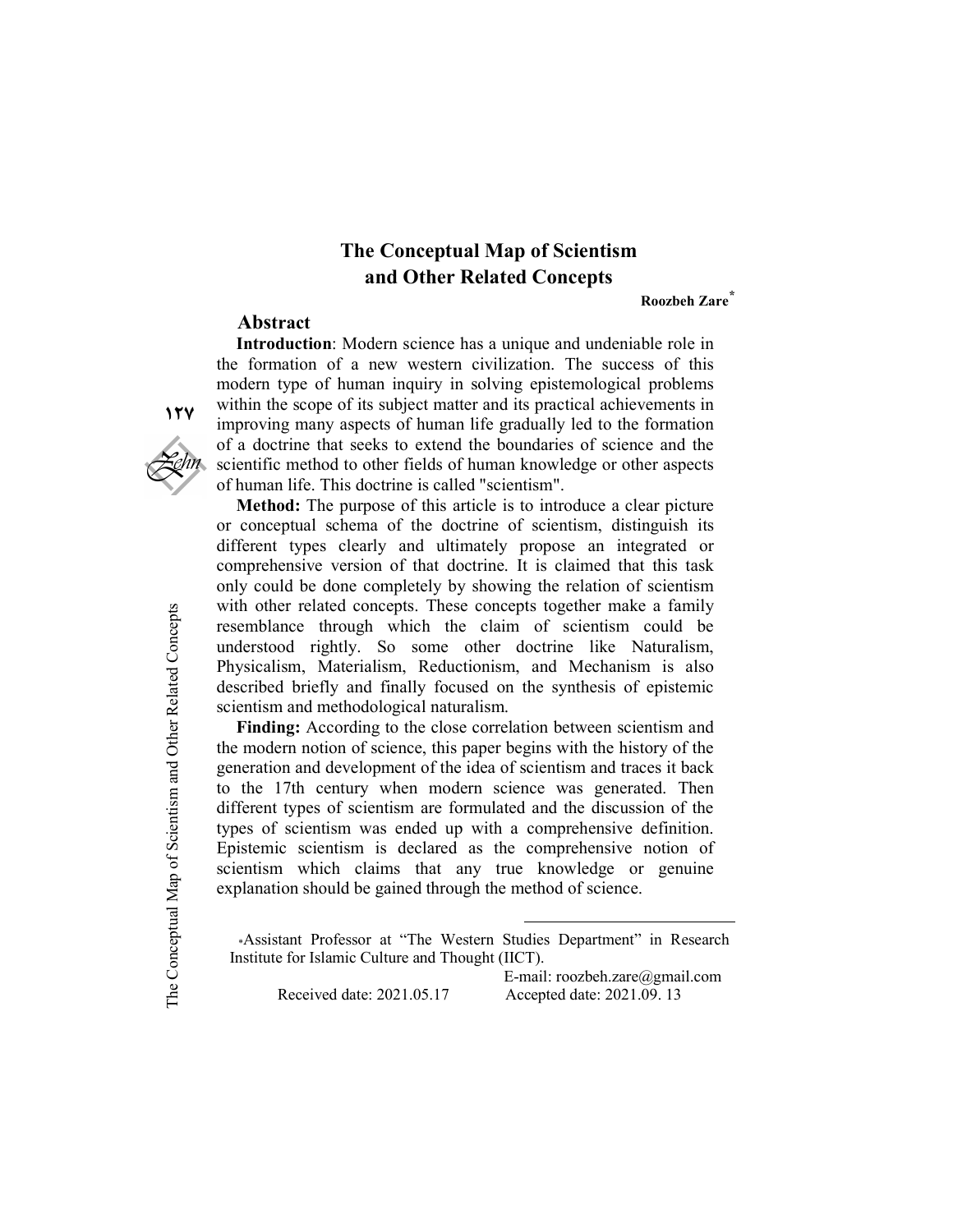In the next step, the main concepts related to this doctrine are listed and the similarities between them are stated, finally, naturalism proposes as the most important and modified version of the idea lies behind all these related concepts. So naturalism is analyzed carefully and the two branches of naturalism (i.e. Methodological Naturalism and Ontological or Metaphysical Naturalism) are distinguished and discussed. It is claimed that the hardcore scientific method is restricted by methodological naturalism that states the neutrality of scientific explanation according to supernatural entities. Methodological Naturalism takes the role of the regulatory principle for the scientific method.

Conclusion: it is summed up that scientism leads to impermissible expansion of science and cannot also make a suitable justification for science itself. Naturalism also ends up with an incomplete explanation for natural phenomena. The synthesis of scientism and naturalism also implies atheism and cannot be compatible with the theistic worldview. Also, we should not equate modern science and empirical knowledge or sense data. Modern science is a modified system that is based on some philosophical premises like naturalism. These premises are given a priory and as a dogma that also challenges the position of empirical knowledge.

Keywords: Naturalism, Physicalism, Materialism, Reductionism, Mechanism.

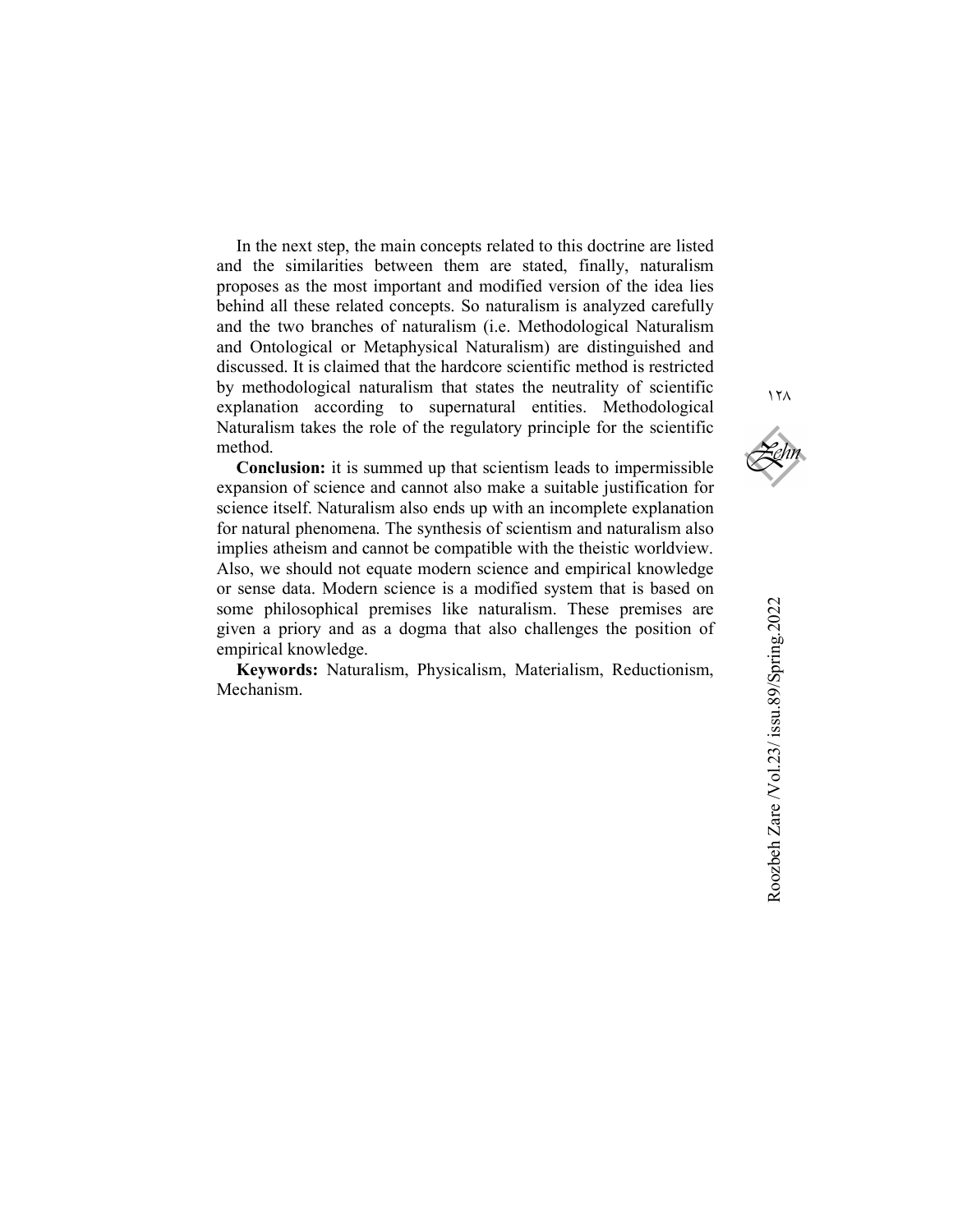نقشه مفهومي علم گرايي و برخي مفاهيم مرتبط با آن

روزبه زارع\*

چكيده

١٢٩

انو*اع مختلف آن و نسبت آن با ساير مفاهيم مرتبط*<br>ب*ايده مرور شده و پس از آن انواع مختلف آن بيان*<br>جه *جامع آن پايان يافته است. در گام بعدی، مفاهيم*<br>ترک م*يان سه مفهوم اصلی مرتبط با علمگرايی بيان*<br>علمگر*ايی و طبيعیگرايی به پ* علم جديد نقش منحصر به فرد و غير قابل انكاري در شكلگيري تمدن جديد دارد. موفقيت اين حوزه معرفتي بشر در حل مسائل معرفتي دامنه موضوعات خود و دستاوردهاي عملي آن در بهبود وضع زندگي بشر، بهتدريج، منجر به شكلگيري آموزهاي گرديد كه به دنبال تعميم مرزهاي علم به ساير حوزههاي معرفت يا زيست انساني است. اصطلاحاً به اين آموزه «علمگرايي» ميگويند. هدف اين مقاله بهدستدادن تصويري روشن از مدعاي علمگرايي، انواع مختلف آن و نسبت آن با ساير مفاهيم مرتبط ميباشد. بدين منظور در ابتدا تاريخچه تكوين اين ايده مرور شده و پس از آن انواع مختلف آن بيان گرديده است. بحث از انواع علمگرايي با تعيين وجه جامع آن پايان يافته است. در گام بعدي، مفاهيم اصلي مرتبط با اين آموزه فهرست شده و وجه مشترك ميان سه مفهوم اصلي مرتبط با علمگرايي بيان شده است و در پايان مقاله با نسبتسنجي دو آموزه علمگرايي و طبيعيگرايي به پايان رسيده است. واژگان كليدي: طبيعيگرايي، فيزيكيگرايي، ماديگرايي، تقليلگرايي، مكانيكيگرايي.

> \* استاديار گروه غربشناسي پژوهشگاه فرهنگ و انديشه اسلامي. com.gmail@zare.roozbeh تاريخ دريافت: ١٤٠٠/٠٢/٢٧ تاريخ تأييد: ١٤٠٠/٠٦/٢٢

-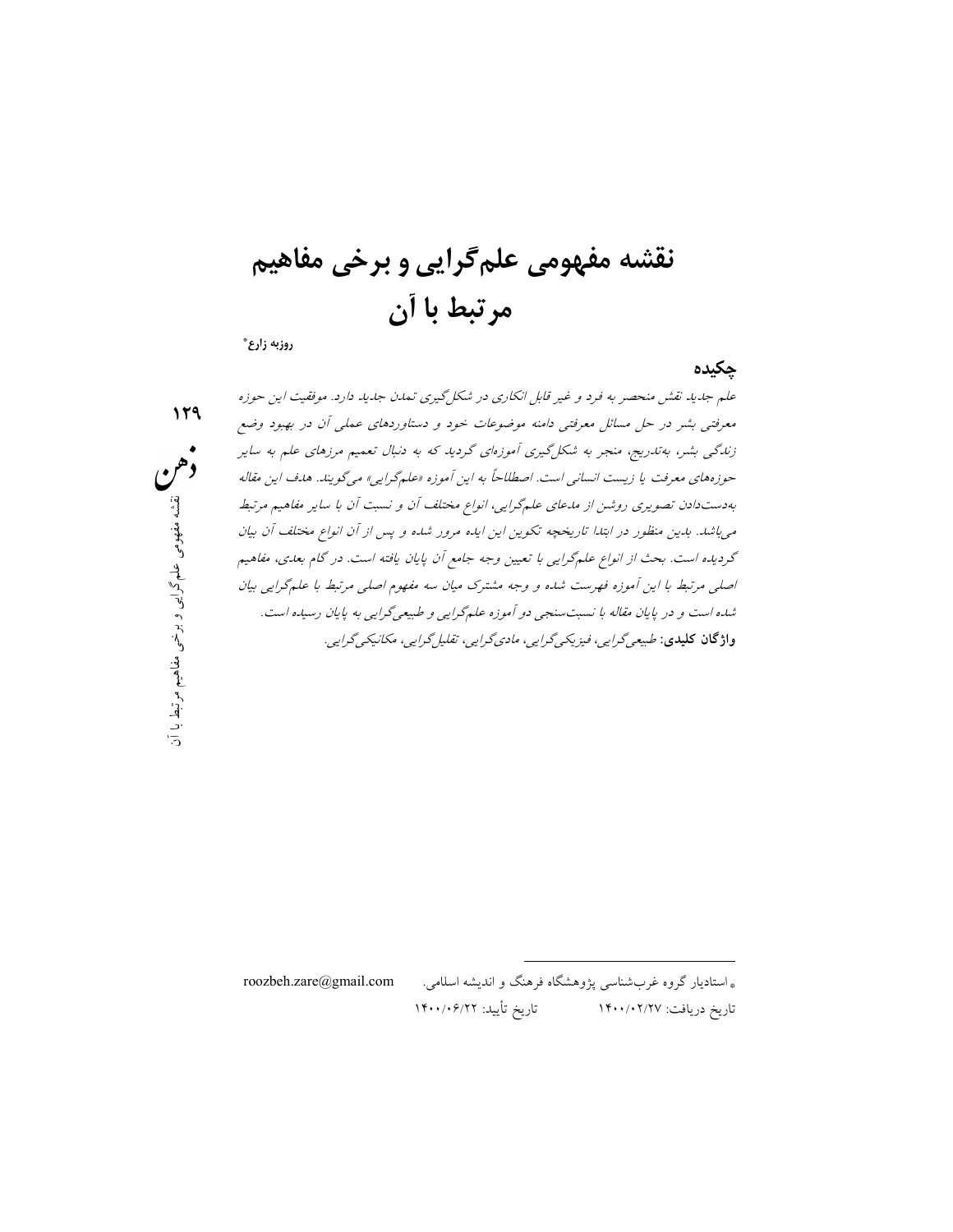درباره نقش محوري علم\* و فناوري در شكلگيري تمدن نوين غربي بسيار سخن گفته شده است. علم جديد به بشر توانايي داد بتواند طبيعت را در اختيار بگيرد و از مواهب آن براي ساخت تمدن جديد استفاده كند. علاوه بر اين موفقيت علم جديد در تبيين و پيشبيني پديدههاي طبيعي و به تبع آن كنترل و تسخير طبيعت، نقشي برجسته را به علم در منظومه معرفتي بشر اعطا نمود. برجستهشدن منزلت معرفتي علم تا جايي پيش رفت كه روش علمي به عنوان تنها روش معتبر كسب معرفت و يافتههاي علمي به عنوان يگانه معيار عيني براي قضاوت در مورد مدعيات معرفتي قلمداد شد. اجمالاً به اين تلقي از جايگاه معرفتي روش و يافتههاي علمي «علمگرايي» ميگوييم.

علمگرايي يك آموزه بنيادين معرفتي است و به صورت مستقيم همه فضاي معرفت انساني را متأثر ميكند و به تبع آن، عينيت حيات انساني را نيز تحت تأثير قرار خواهد داد. اگر اين آموزه، نقش محوري پيشگفته را دارا باشد، پيامدهاي خود را در همه ساحات متنوع زيست انسان جديد نمايان ميكند. با اين توضيحات شايد بيراه نباشد علمگرايي را عقلانيت تمدن جديد به حساب آوريم.

طبيعي است اصطلاحي با اين شمول معنايي و گستردگي نفوذ معرفتي با مفاهيم متعددي مرتبط باشد و در معرض تعريفها و تفسيرهاي متنوعي قرار بگيرد. هدف از اين مقاله، روشنكردن روايتهاي مختلف از اين اصطلاح و بهدستدادن معنايي جامع براي آنهاست؛ همچنين ارتباط علمگرايي با تعدادي از مهمترين مفاهيم مرتبط با آن،

-

مقدمه

روزبه زارع / ۱۴۰/ شماره ۱۸۹<sub>۹ ب</sub>هار ۱۰۴۰/<br>هم

<sup>\*</sup> در همه جاي اين مقاله، منظور از علم [جديد]، علم تجربي جديد (Science (است. براي اشاره به معاني عامتر كه شامل معرفتهاي غير علمي نظير فلسفه هم بشود، از اصطلاحات دانش يا معرفت (Knowledge (استفاده ميكنم. براي هماهنگي با اين مفردات، از عالِم براي اشاره به متخصصان علوم تجربي (Scientist (استفاده ميشود؛ همچنين واژههاي جديد يا نوين براي اشاره به واژه متعارفتر و كمتر فارسي مدرن (Modern) به كار مي $_0$ وند و منظور از آنها وضعيتي است كه پس از عصر نوزايش (Renaissance) ابتدا در جوامع غربي و به تبع آن، كمابيش، در كل جهان پديد آمد.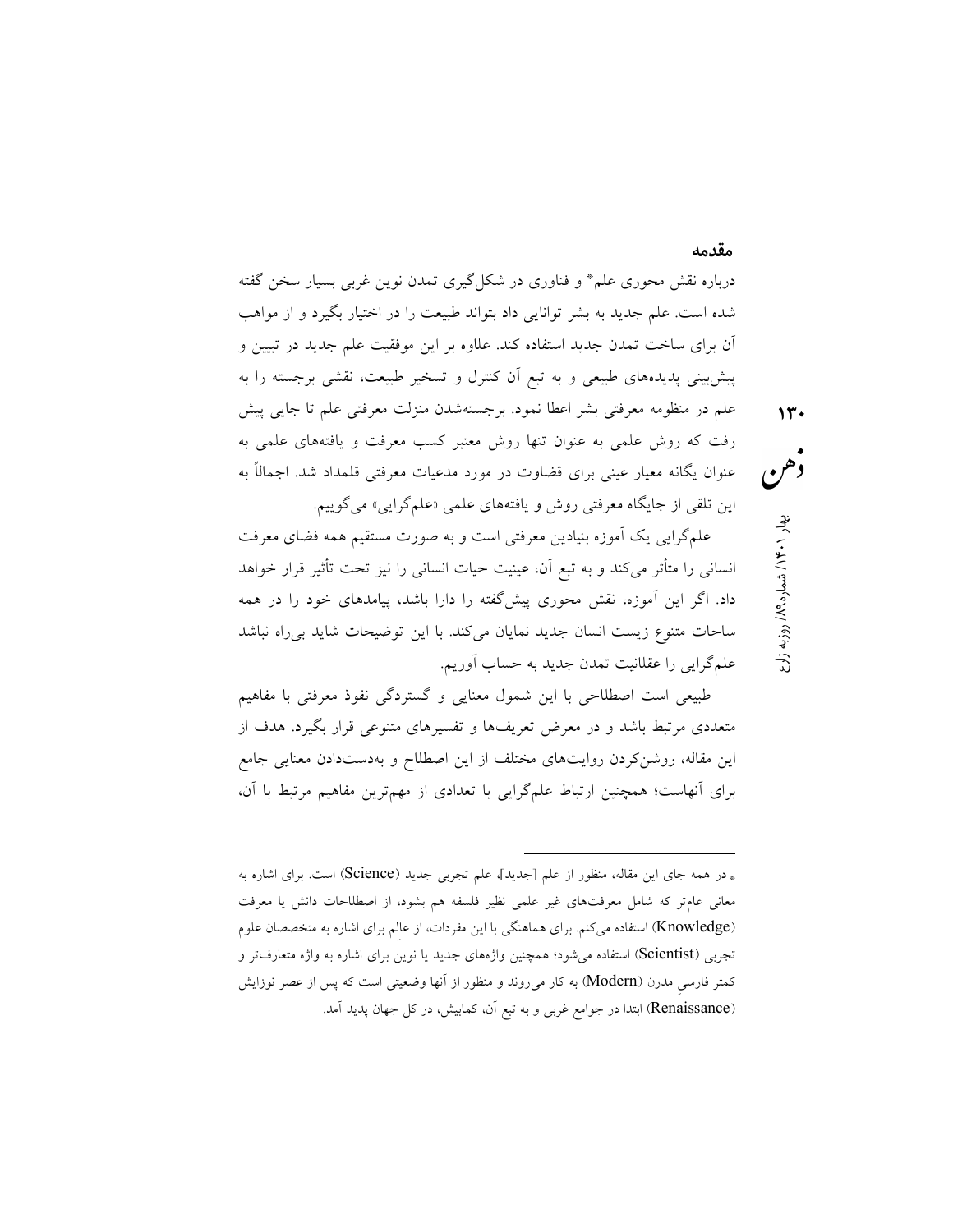تشريح مي شود. با اين بررسي، نقشهاي مفهومي \* از اصطلاح «علمگرايي» و برخي مفاهيم مرتبط با آن ترسيم ميشود كه ميتواند نقش مهمي در ايضاح اين آموزه، نزاعهاي مرتبط با آن و موضعگيري در قبال آنها داشته باشد.

نگارنده در آثار فارسي به منبعي كه با اين هدف نگاشته شده باشد، دست نيافت و در منشورات انگليسي هم معدود منابعي كه به اين مسئله پرداختهاند (نظير Stenmark (2017 2004, 2003,) و Peels) 2018 ((به ارتباط علمگرايي با ساير آموزههاي طرحشده در اين مقاله، تقريبًا، هيچ اشارهاي نكردهاند.

انواع آن و وجه جامع اين انواع مختلف را<br>) از مهمترين مفاهيم مرتبط با علمگرايي<br>) گرايي روشن خواهم كرد. درنهايت بحث از مستخدم<br>کي خواهم نمود.<br>آموزه در نظر ميگيرم. گاهي به علمگرايي به مستخدم مفهوم<br>ميشود (براي نمونه، ر.ک. Haack بدين منظور در بخش بعدي مقاله بر آموزه علمگرايي متمركز ميشوم و سعي ميكنم منظور از اين اصطلاح، روايتها و انواع آن و وجه جامع اين انواع مختلف را مشخص كنم. پس از آن به تبيين برخي از مهمترين مفاهيم مرتبط با علمگرايي ميپردازم و نحوه ارتباط آنها را با انواع علمگرايي روشن خواهم كرد. درنهايت بحث از علمگرايي و مفاهيم مرتبط با آن را جمعبندي خواهم نمود.

#### الف) علمگرايي

علمگرايي را در اينجا به عنوان يك ادعا يا آموزه در نظر ميگيرم. گاهي به علمگرايي به عنوان گرايش، نگرش يا موضع هم توجه ميشود (براي نمونه، ر.ك: 2011, ,Haack/ pp.17-18/ Rescher, 1999, p.1/ Ross, Ladyman, & Spurrett, 2007, .57-59pp(. دليل آن اين است كه اولًا علمگرايي به عنوان يك ادعا در ادبيات علمي و فلسفي شايع است و نقل قولهاي بيشماري را ميتوان به عنوان شاهد آن در نظر گرفت؛ ثانيًا هر گرايش، نگرش يا موضعي را ميتوان در قالب يك ادعا طرح نمود (مثلًا اين طور كه داشتن اين گرايش، درست است)؛ بنابراين همه آنها متضمن ادعاهايي هستند.

-

<sup>\*</sup> اصطلاح نقشه مفهومي (Map Conceptual (از مقاله Peels) 2018 (اقتباس شده است و براي اشاره به جايگاه «علمگرايي»، انواع آن، ارتباط انواع مختلف با يكديگر و ارتباط علمگرايي با ساير مفاهيم نزديك به آن به كار ميرود.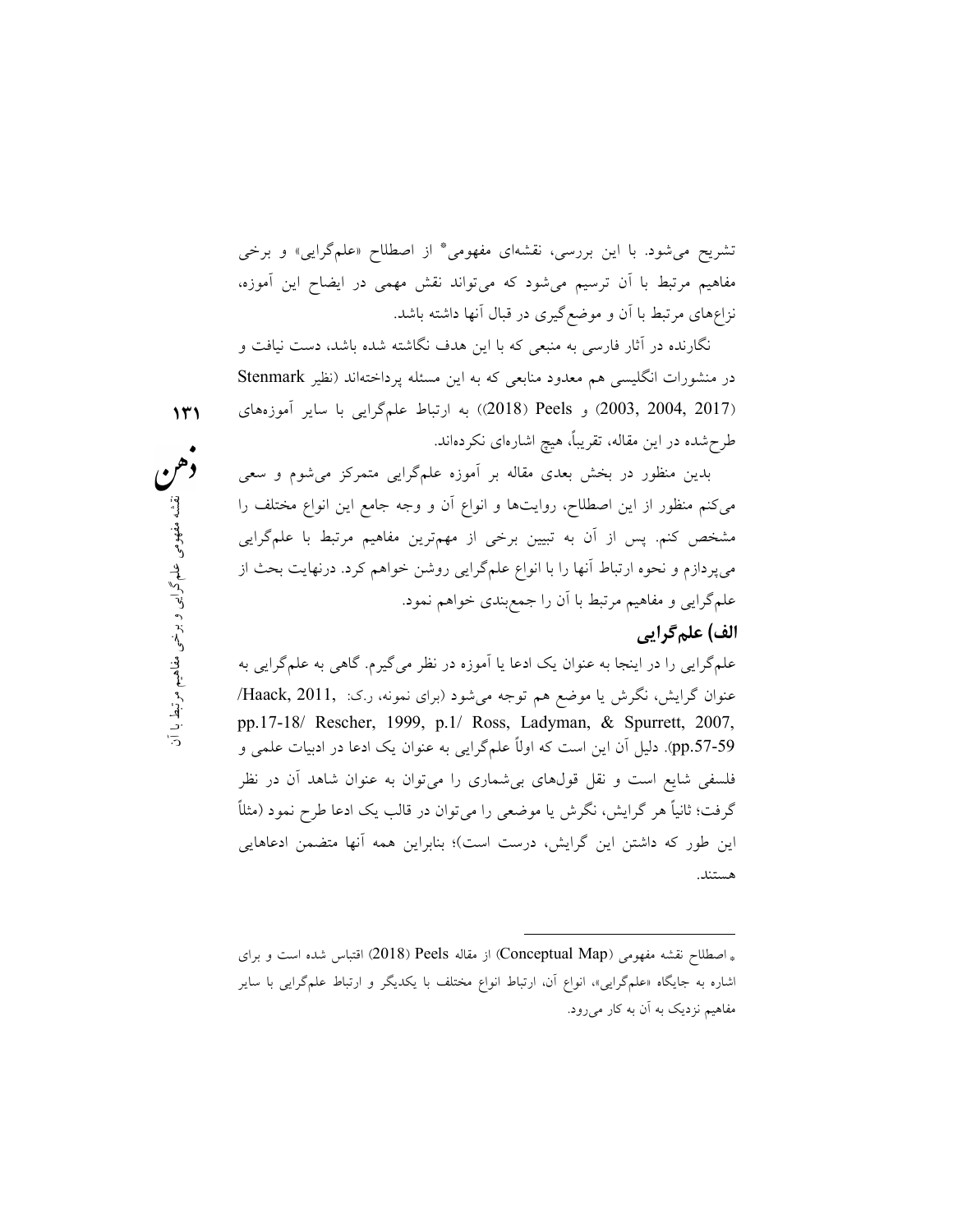در واژهنامه فلسفه غرب *بلكول* براي علمگرايي اين توضيحات آمده است :(Bunnin & Yu, 2004, p. 624)

مطابق اين ديدگاه كه معرفت منحصر به علم است و روششناسي علمي تنها روش مناسب براي بهدستآوردن معرفت است، همه چيز را بايد با استفاده از نظريههاي علمي فهميد و تبيين كرد. ساير زمينههاي تحقيق از جمله فلسفه، هنر، تاريخ، دين، اخلاق و علوم اجتماعي، يا در علم هضم ميشوند يا از فهرست منابع معرفت حذف خواهند شد. علمگرايي انكار ميكند كه هر يك از اين زمينهها، روششناسي متمايزي دارد و در بسياري نسخههاي علمگرايي، ادعاهايي مبني بر وجود معرفت زيباييشناختي، اخلاقي يا ديني انكار ميشود. فيلسوفاني كه معتقدند يك حوزه مستقل از معرفت انساني وجود دارد كه روش علمي در آن غيرقابل استفاده است، علمگرايي را رد ميكنند و غالبًا اين اصطلاح را با بار معنايي منفي و به عنوان يك نقص و اشكال به كار مى برند.

شايد بتوان گفت علمگرايي داراي دو كاربرد است:

-١ استفاده نامناسب از علم يا ادعاهاي علمي. نامناسببودن در اينجا هم شامل زمينههايي كه علم در آنها كاربردي ندارد، ميشود (مانند جايي كه موضوع فراتر از گستره كندوكاو علمي است) و هم زمينههايي كه شواهد تجربي كافي براي توجيه يك نتيجه علمي وجود ندارد. علمگرايي در اين كاربرد متض ّمن تلقي ادعاهاي دانشمندان به عنوان تافتهاي جدا بافته يا اشتياقي غير انتقادي نسبت به پذيرش هر نتيجهاي كه علمي خوانده ميشود، خواهد بود (2005 ,Ryder(؛ همچنين است حكايت در جايي كه نظريات يا روشهاي يك رشته علمي به نحوي نامناسب در رشتهاي ديگر به كار گرفته ميشوند. (2003 ,Peterson(. روشن است كه در اين كاربرد، علمگرايي، تمامًا داراي بار منفي است و بايد از آن دوري جست.

-٢ باور به اينكه روشهاي علوم طبيعي يا مقولات و اشيايي كه در علوم طبيعي شناخته ميشوند، تنها عنصر مناسب براي شكلدادن به هر كندوكاو فلسفي يا ساير روزبه زارع / ۱۴۰۰ بهار ۱۰۶۰/ شماره ۱۶۸ ه<br>هم / ۱۴۰۰/ شماره ۱۸۹ (روزبه زارع<br>کالم الاستان ۱۳۲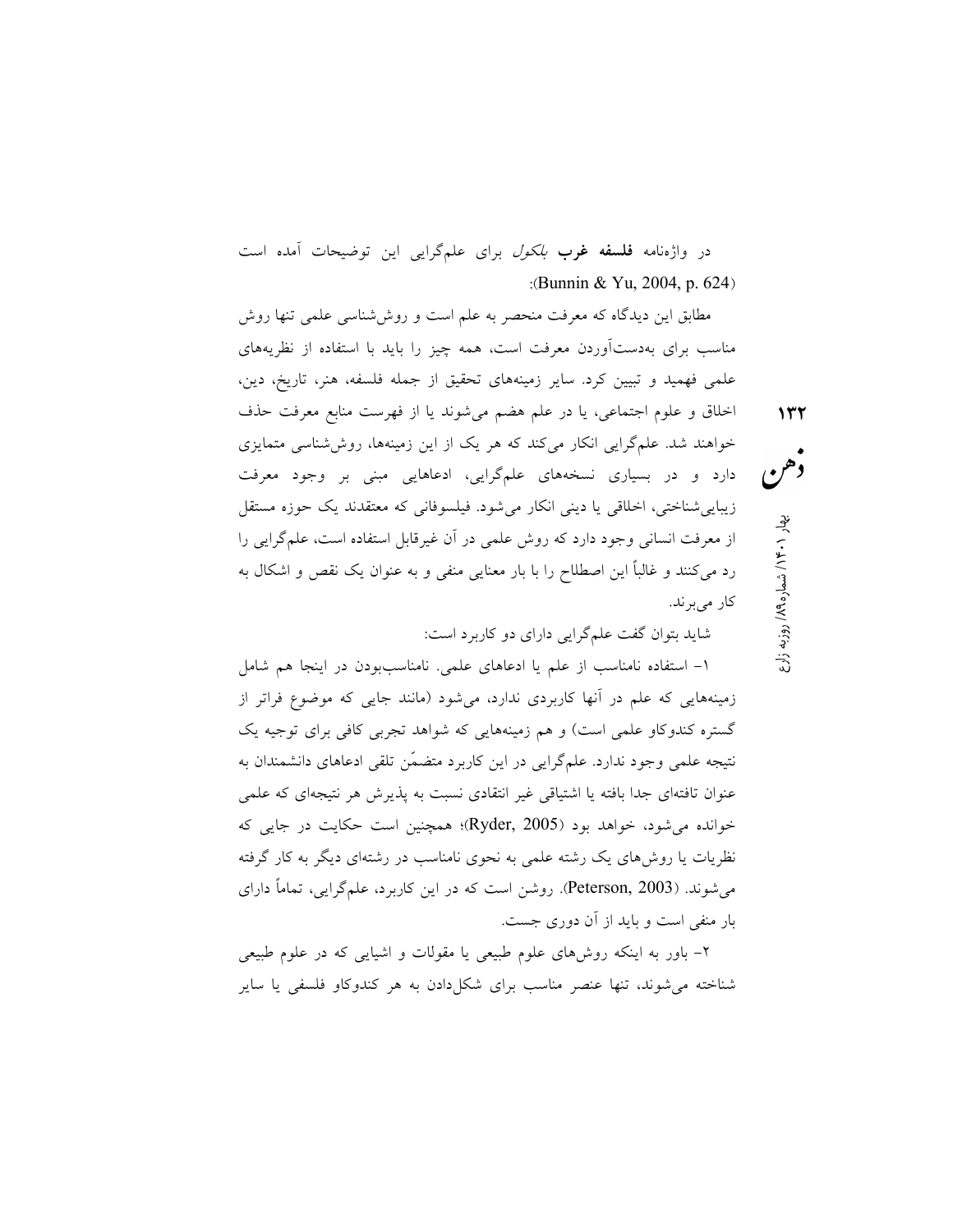شاخههاي معرفتي اند (332-331, Blackburn, 2005, pp). تنها علم است كه جهان را آن گونه كه واقعاً هست و صرف نظر از منظرهاي مختلف توصيف ميكند ( ,Putnam 1992). در اينجا علمگرايي به معناي اين است كه علم، تنها منبع معتبر براي شناخت است (2011 .,A Rosenberg(. در اين كاربرد، علمگرايي، يكسره مذموم تلقي نميشود و شماري از متفكران، اين معنا از علمگرايي را صحيح دانسته، مفاد آن را توصيه ميكنند؛ هرچند جمعي ديگر از صاحبنظران، همين معنا را هم درست و قابل پذيرش نميدانند.

ود و سبقهای انتقادی داشت. از اين جهت<br>به نظر می رسيد؛ اما در سال%اى اخير اين<br>افرادی آن را به صورت ايجابی به ديدگاه<br>فرادی آن دفاع میکنند (برای نمونه .Ross)/<br>برای کاربردهای امروزين اين اصطللح<br>په برای کاربردهای امروزين اين اص ناظر به بند پيشين، توجه به اين نكته هم خالي از لطف نيست كه در گذشته اصطلاح علمگرايي كاملًا داراي بار منفي بود و سبقهاي انتقادي داشت. از اين جهت شايد معادل «علمزدگي» براي آن مناسبتر به نظر ميرسيد؛ اما در سالهاي اخير اين اصطلاح بار منفي خود را از دست داده و افرادي آن را به صورت ايجابي به ديدگاه خود يا همفكرانشان نسبت ميدهند و از آن دفاع ميكنند (براي نمونه ,Ross(/ از اين (Ladyman, & Spurrett, 2007, pp.1-66/ Rosenberg A., 2011, p.6 رو شايد همان معادل شايعتر «علمگرايي» براي كاربردهاي امروزين اين اصطلاح مناسبتر باشد. البته به هر حال بايد توجه داشت كه اين اصطلاح معمولًا براي مواردي به كار برده ميشود كه نگاهي افراطي يا حداكثري به علم تجربي و جايگاه آن وجود دارد و درواقع بحث بر سر اين است كه اين تلقي حداكثري، پسنديده و موجه است يا خير. به هر حال بهتر است علمگرايي را بيشتر به عنوان يك اصطلاح توصيفي و انتقادي در نظر بگيريم تا يك انگ يا برچسب منفي.

> همچنين بايد به اين نكته هم توجه داشت كه اغلب فيلسوفان و عالمان معاصر، كمابيش از يكي از صورتهاي علمگرايي طرفداري ميكنند (Peels, 2018, p.30).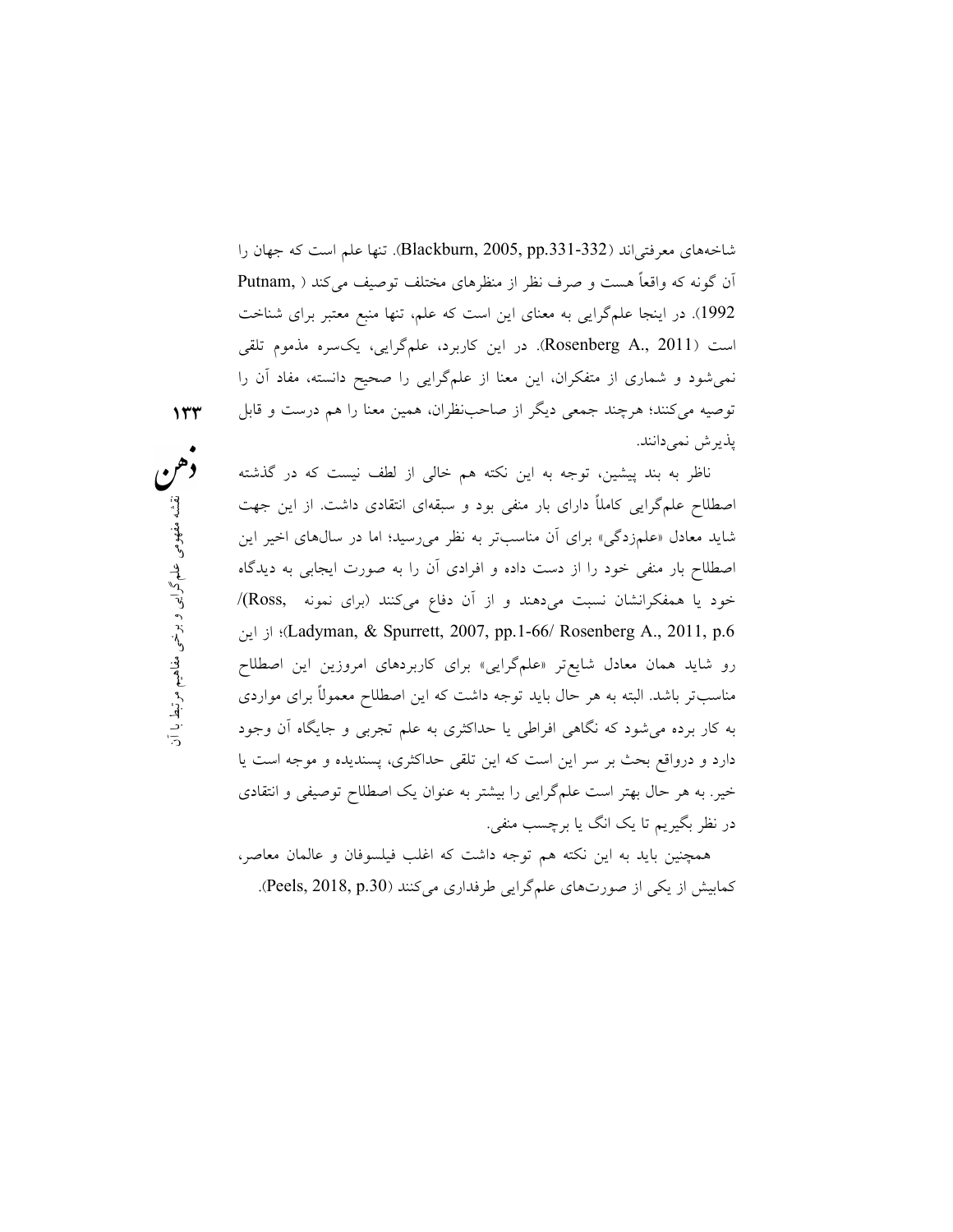.١ پيشينه و تاريخچه علمگرايي \*

علمگرايي تقريباً اصطلاحي جديد است. *هايک (*F.A. Hayek) «علمگرايي» را تبديل به اصطلاحي شايع و عمومي كرد. او علمگرايي را اين گونه تعريف ميكرد: «تقليدي بردهوار و بياراده از روش و زبان علم» (1942 ,Hayek(. علمگرايي به معناي عام آن، قاعدتًا قدمتي به درازاي خود علم دارد؛ اما در بيان تاريخچه اين اصطلاح، نظر به آن سيري است كه صورتهاي امروزين اين آموزه از آن نشئت گرفتهاند؛ از همين رو طبيعي است روايتمان را از آغاز پيدايش علوم جديد شروع كنيم:

روزبه زارع / ۱۴۰/ شماره ۱۸۹<sub>۹ ب</sub>هار ۱۶۰۱ بهار<br>هم هم

## -١ .١ انقلاب علمي

ريشههاي علمگرايي را ميتوان تا اوايل قرن هفدهم ميلادي به عقب برگرداند؛ بازه زماني كه با عنوان انقلاب علمي شناخته ميشود. تا آن زمان بيشتر دانشمندان با معارفي مشغول بودند كه تلفيقي از محتواي كتب مقدس مسيحي- يهودي و حكمت باستاني يونان بود؛ اما سيلاب آموزشهاي جديد در اواخر دوره رنسانس، اقتدار اين معارف سنتي را به چالش كشيد و مباني قديمالتأسيس دانش دچار رخنه شد. فرانسيس بيكن انگليسي، *رنه دكارت* فرانسوي و *گاليلئو گاليله* ايتاليايي پيشقراولان جريان عمومي بودند كه مبناي جديدي براي كسب دانش را ادعا ميكرد. بر اساس اين مبنا كشف حقيقت جهان خارج، از موشكافي دقيق طبيعت به دست ميآمد به جاي آنكه مبتني بر تحليل متون باستاني باشد.

دكارت و بيكن از لفاظيهاي كاملًا اثرگذاري براي جاانداختن روش جديد خود استفاده ميكردند. آنها مدعي بودند با فهم اينكه جهان فيزيكي چگونه كار ميكند، مي توانيم «ارباب و مالك طبيعت» (Masters and Possessors of Nature) شويم. با اين شيوه، انسانها قادر خواهند بود با يافتههاي كشاورزي جديد بر گرسنگي غلبه كنند، بيماريها را با تحقيقات پزشكي نوين فيصله دهند و كيفيت كلي زندگي را به وسيله

-

<sup>\*</sup> مطالب اين بخش عمدتاً از اين منابع اقتباس شدهاند: 2019 ,Wikipedia 2019/ ,Burnett. به منابع تكميلي در خلال بحث ارجاع داده شده است.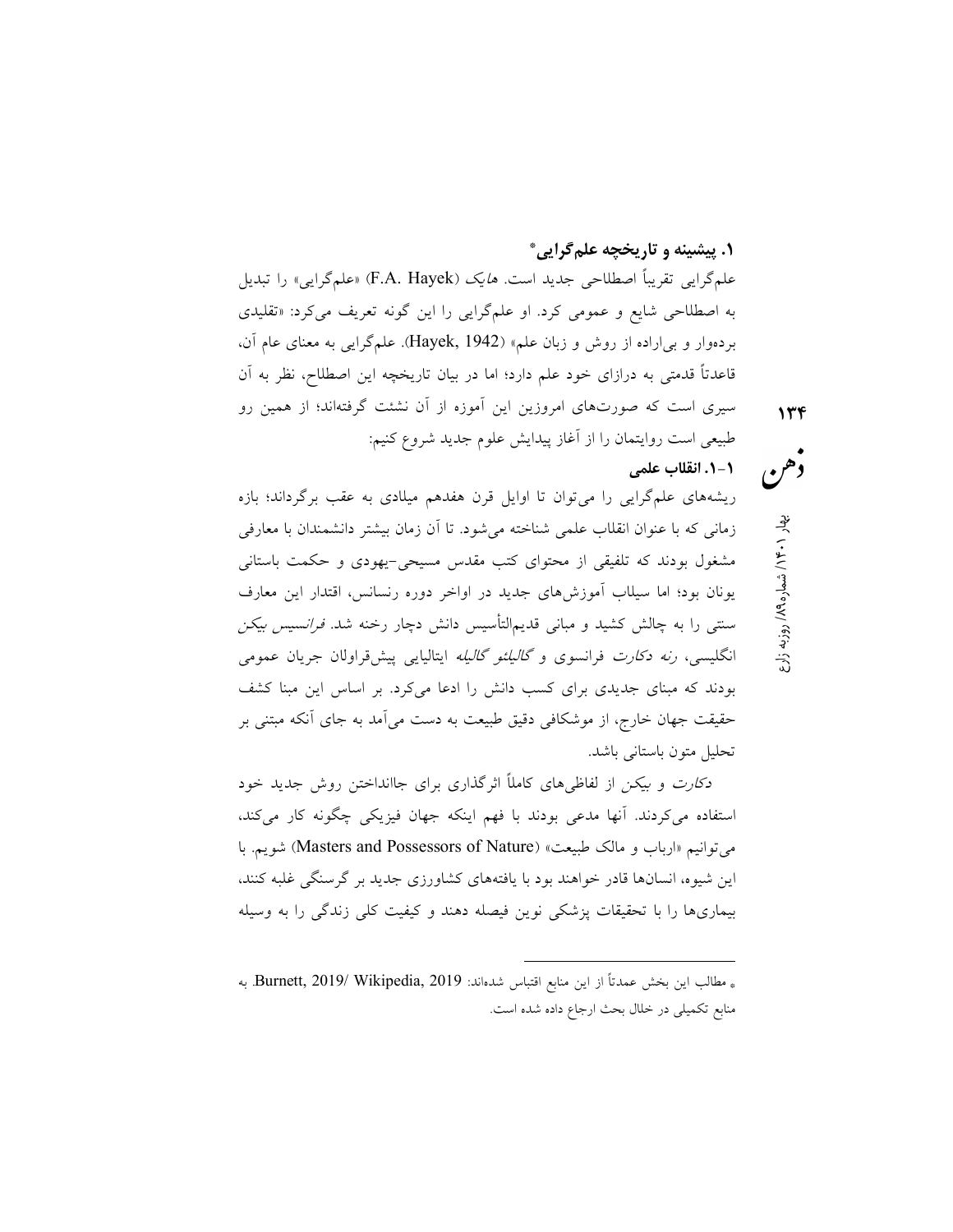پيشرفت تكنولوژي و صنعت بالا ببرند. نهايتًا علم ميتواند نوع بشر را از رنجهاي غير ضروري رها كند و دستيابي به اين هدف را در همين زندگي تضمين نمايد به جاي آنكه آن را به حيات پس از مرگ حواله دهد.

از آنجايي كه اين روش موفقيتهاي بزرگي را حاصل كرد، هيولاي علمگرايي سر بر آورد. بيكن و دكارت اعتبار بهكاربردن دليل و منطق را با بياعتباركردن ساير قواي ادراكي بشر بالا بردند؛ قوايي مانند خلاقيت، حافظه و تخّيل. طبقهبندي بيكن ادبيات و تاريخ را در وضعيتي درجه دو جاي ميداد و اينكه *دكارت* كل جهان را بسان يك ماشين بزرگ تصوير ميكرد، جاي كمي براي هنر و ساير صورتهاي خودافشايي انسان باقي ميگذاشت، اما از سوي ديگر بازهاي بسيار باريكتر را براي فعاليت ارزشمند انساني پيشنهاد ميداد.

ئر بازهای بسيار باريکتر را برای فعاليت<br>شاخص *گاليله و دکارت فرض می*کردند<br>ندازه گرفت و شمارش نمود، واقعیتر و به تهیه مفهوم<br>بر نيستند. اگر نمیتوانيم چيزی را بشماريم،<br>بر نيستند. اگر نمیتوانيم چيزی را بشماريم،<br>نقل نگيريم (Orr معماران جهانبيني جديد و به طور شاخص گاليله و دكارت فرض ميكردند چيزهايي كه ميتوان آنها را وزن كرد، اندازه گرفت و شمارش نمود، واقعيتر و بااهميتتر از چيزهايي هستند كه كميتپذير نيستند. اگر نميتوانيم چيزي را بشماريم، بهتر است آن را به حساب نياوريم و در نظر نگيريم (1993 ,Orr(. اين ادعا پشتوانه همان رويهاي است كه با عنوان كاربرد رياضيات در شناخت طبيعت و بهخصوص علم فيزيك خوانده ميشود و از ابتكارات گاليله به حساب آمده و يكي از فصل مميزهاي فيزيك ارسطويي و فيزيك جديد ميباشد.

#### -١ .٢ روشنگري

يك قرن بعد بسياري از انديشمندان روشنگري، عشقورزي به قدرت علوم طبيعي را ادامه دادند. آنها ادعا داشتند نهتنها علم كيفيت زندگي انسان را بالا ميبرد، بلكه به ارتقاي اخلاقي او نيز كمك مي كند. د*نيس ديدروت (Denis Diderot*) از اصحاب دايرةالمعارف، درصدد بود همه دانش بشري را به اين صورت جمعآوري، تنظيم و صيانت كند: «فرزندان ما، اگر بهتر تعليم ببينند، هم درستكارتر خواهند شد و هم خوشحالتر» (.35p 1991, ,Sorell(. بسياري از فيلسوفان فرانسوي حتي مدعي شدند

 ١٣٥ دهن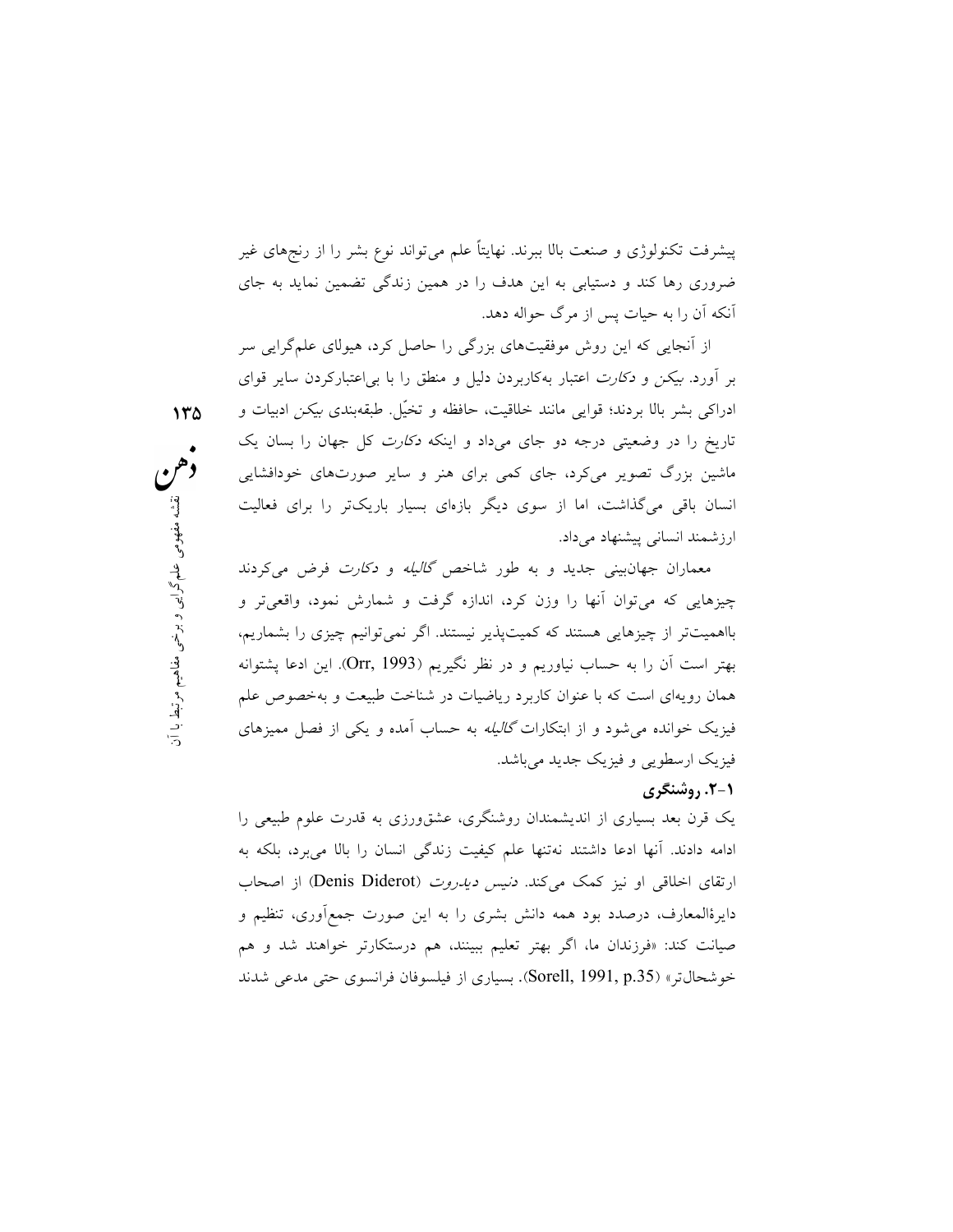علم ميتواند جايگزين دين شود. در طول انقلاب فرانسه، كليساهاي بسياري به «معبدهاي استدلال» تبديل شدند و خدمات نيمهديني را براي ستايش علم ارائه مي كردند (Ozouf, 1988).

## -١ .٣ تحصلگرايي

سده نوزدهم شاهد قدرتمندترين و پايدارترين صورتبندي علمگرايي بود؛ نظامي كه تحصل گرايي ناميده شد. مؤسس آن اگوست كنت (Auguste Comte) (-1798) 1857) بود كه فلسفه تحصلي را بر اساس تجربهگرايي و شكگرايي هيوم بنا نهاد. كنت مدعي بود دادههاي معتبر تنها از طريق حواس به دست ميآيند؛ هيچ چيز متعالي يا متافيزيكي داراي اعتبار نيستند (2004 ,Zammito(. وظيفه دانشمندان دو چيز است: نخست اينكه نشان دهند چگونه همه پديدهها كه شامل رفتار انسان هم ميشود، موضوع قوانين طبيعي تغييرناپذيرند؛ دوم اينكه اين قوانين طبيعي را به كمترين تعداد ممكن فروبكاهند و نهايتًا آنها را در حيطه قوانين فيزيك وحدت ببخشند.

كنت همچنين تصوير روشني از مسير تاريخ انديشه در نظر داشت كه آن را قانون مراحل سهگانه ميناميد: هر شاخهاي از دانش [در مسير رشد و بالندگي] از سه منزل عبور ميكند: مرحله الهياتي يا اساطيري، مرحله متافيزيكي يا انتزاعي و نهايتًا مرحله علمي يا تحصلي. او بر اين باور بود كه در مسير پيشرفت فهم بشر دين محو ميشود، فلسفه و علوم انساني به مباني طبيعتگرايانه تغيير صورت ميدهد و همه دانش بشري درنهايت محصول علم تجربي خواهد شد. هر ايدهاي خارج از اين قلمرو خرافه يا توهمي خالص خواهد بود.

شايد شناختهشدهترين طرفدار تاريخي علمگرايي، اگوست كنت، فيلسوف اجتماعي فرانسوي باشد. او تلاش كرد ديني بر پايه علم بنا كند: دين انسانيت. تلاش جالب و همهجانبه ديگر براي اينكه علم جاي بسياري از عملكردهاي دين را بگيرد و درنتيجه خودش به دين تبديل شود، به وسيله شيميدان آلماني و برنده جايزه نوبل، ويلهلم ا*وستوالد (*Wilhelm Ostwald) (1853–1853) انجام شد. او علم را جانشين دين روزبه زارع / ۱۴۰/ شماره ۱۹۷<sub>۹ با</sub>ر بهار ۱۴۰۱ بهار استان ۱۳۶۵ بهار استان ۱۳۶۵ بهار استان ۱۳۶۵ بهار استان ۱۳۶۵ بهار<br>همار ۱۴۰۱ به شمار ۱۳۵۵ به ۱۳۶۵ به استان ۱۳۶۵ به استان ۱۳۶۵ به استان ۱۳۶۵ به استان ۱۳۶۵ به استان ۱۳۶۵ به است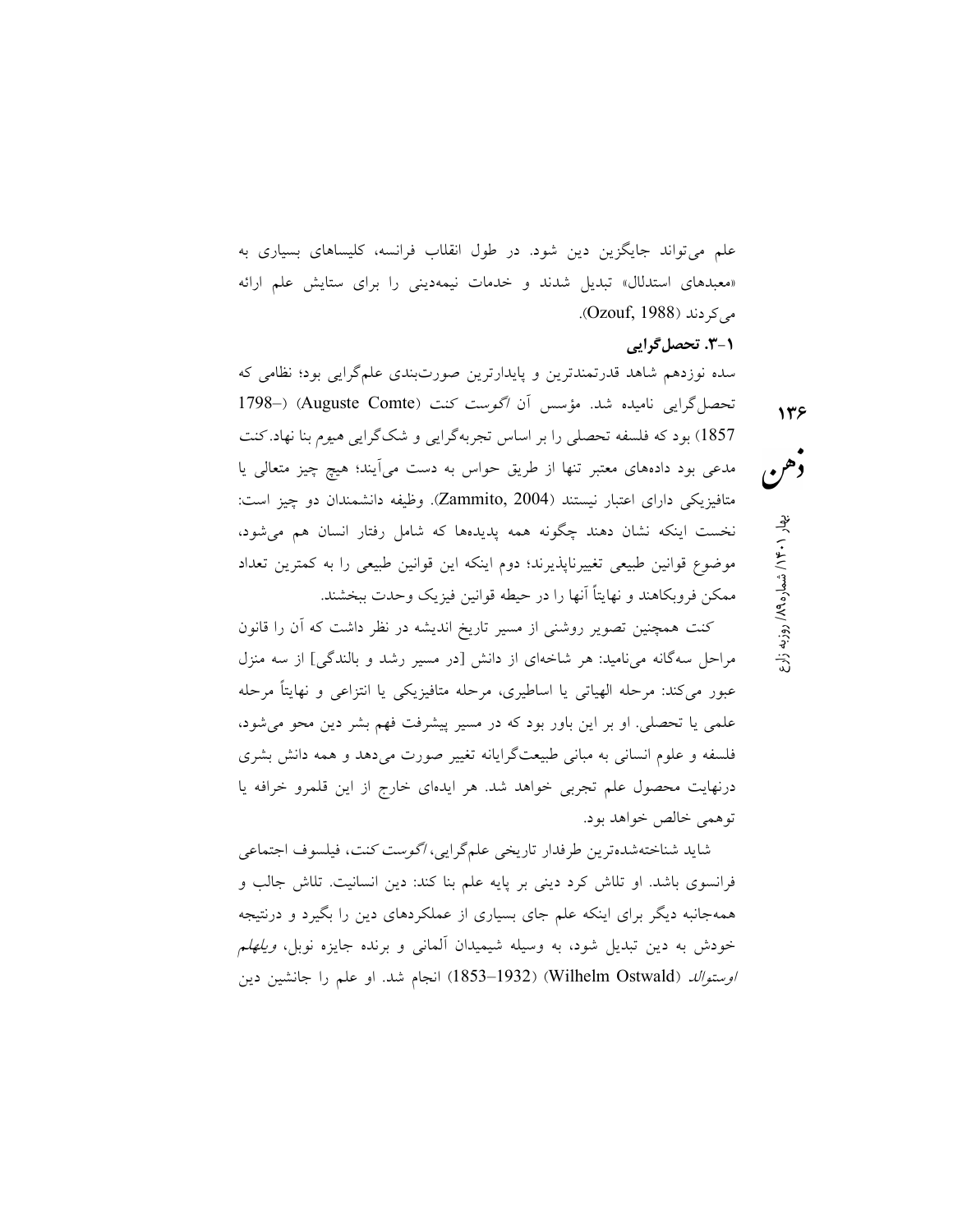ميدانست (2004 ,Stenmark(.

مـوج تجربـهگرايـي علمـي كـه در قـرن هفـدهم بـا بـيكن آغـاز گرديـد، از طريـق روشنفكران قرن هجـدهم فرانـسه و اصـحاب دايـرةالمعـارف ماننـد لاك و تجربـهگرايـان قـرن نوزدهمي مانند آگوست كنت به قـرن بيـستم كـشيده شـد و بـه دسـت اصحاب حلقـه ويـن در دهـه ١٩٢٠ بـه اوج خـود رسـيد.

گزاره معنادار وجود دارد: گزارههای تحليلی<br>- و گزارههای تجربی كه موضوع بررسی<br>\_ اين چارچوب مفهومی تهی و بیαمعناست<br>\_ ا دهـــه ١٩۵٠ رهبری فلسفه علــم را بــر<br>\_ ز بــر فلــسفه مانــدگار شــده اســت؛ ماننــد<br>\_ ز بــر فلــسفه مان تحصلگرايي جاذبه خود را در قرن بيستم نيز از دست نداد؛ حتي گروهي كه با عنوان حلقه وين شناخته ميشوند، مباني تحصلگرايي را با استفاده از منطق نمادين و نظريه معنا جاني مضاعف بخشيدند. آنها رويكرد خود را، بهدرستي، تحصلگرايي منطقي ناميدند. در اين نظام تنها دو نوع گزاره معنادار وجود دارد: گزارههاي تحليلي \_كه شامل منطق و رياضيات هم ميشود- و گزارههاي تجربي كه موضوع بررسي تجربي قرار ميگيرند. هر چيزي خارج از اين چارچوب مفهومي تهي و بيمعناست (.8p 2004, ,Zammito(. ايـن مكتـب تـا دهــه ١٩٥٠ رهبري فلسفه علـم را بـر عهـده داشـت كـه تـأثير آن تـا بـه امـروز بـر فلـسفه مانـدگار شـده اسـت؛ ماننـد توجـه بـسيار بـه تحليـل تفكـر علمـي و لـزوم پـژوهش دربـاره منطـق صـوري و نظريه احتمالات.

#### -١ .٤ وضع امروزين علمگرايي

ج*كسون ليرز*، مورخ انديشه، استدلال ميكند كه اخيراً ايمان تحصل گرايي قرن نوزدهم دوباره سر بر آورده و اين ادعا كه علم، همه واقعيات مهم درباره حيات انسان را كشف كرده يا خواهد كرد، دوباره زنده شده است. در اين ديدگاه اندازهگيري دقيق و محاسبات موشكافانه، مبناي حل و فصل مناقشات اخلاقي و متافيزيكي خواهند بود .(Lears, 2013)

حدودًا از ١٩٧٠ تعداد رو به افزايشي از دانشمندان برجسته در حوزه علوم طبيعي، از صورتهاي متنوع علمگرايي پشتيباني ميكنند. از اين ميان ميتوان به كريك (Stephen Hawking) هاكينگ ،)Peter Atkins) اتكينز ،)1916) (Francis Crick)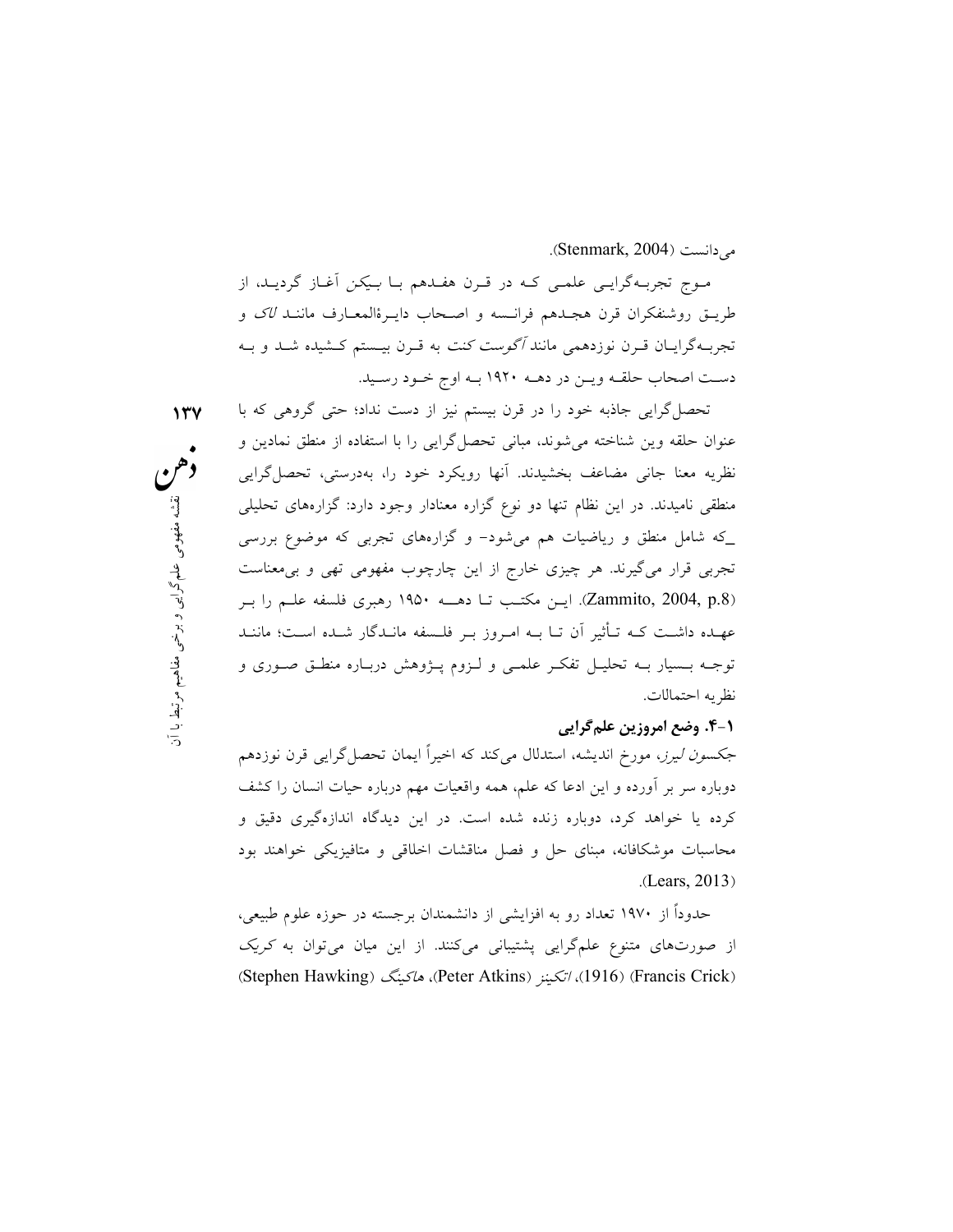و) Carl Sagan) سگن ،)1941) (Richard Dawkins) داوكينز ،)1942-2018( ويلس*ون* (Edward O. Wilson) (1929) و همچنين فيلسوفاني نظير *دنت* ( Daniel (Michael Ruse) روس و) Alexander Rosenberg) روزنبرگ ،)D.Dennett اشاره كرد. اگرچه علمگرايي از دوره رنسانس آغاز شده بود، اثر بزرگي كه جانبداري اين افراد بر فرهنگ عمومي غرب گذاشته، پديدهاي جديد است. آنها نهتنها علم، بلكه علمگرايي را هم وارد زندگي عامه مردم كردند (2004 ,Stenmark(.

.٢ انواع علمگرايي \*

روزبه زارع / ۱۴۰۰ بهار ۱۰۶۰ بهاره ۱۳۸<br>هم<br>روزبه زارع / شماره ۱۳۸ همه انواع علمگرايي علوم طبيعي يا يكي از آنها - مثلًا فيزيك- را اصل ميگيرند و انواع مختلف علمگرايي ناظر به اين طرح ميشود كه چه رابطهاي ميان اين اصل و چيز ديگري بايد برقرار باشد. بسته به اينكه آن چيز ديگر - مثلًا ساير رشتههاي دانشگاهي يا حوزههاي معرفت انساني يا حوزههاي مختلف واقعيت- چه چيزي است، انواع مختلفي از علمگرايي به دست ميآيد.

علمگرايي را گاهي به اين صورت تعريف ميكنند كه «ساير حوزههاي فراتر از علم –مانند علوم انساني (Humanities(- را ميتوان و بايد به شيوه علمي مطالعه نمود» (1997 ,Anonymous(. اگر علمگرايي را اين گونه در نظر بگيريم، آن را به مجامع علمي (Academy (محدود كردهايم و بحث بر سر اين خواهد بود كه آيا علوم اجتماعي يا انساني –مانند روانشناسي، جامعهشناسي، مردمشناسي، تاريخ، فلسفه، زبان- شناسي و مطالعات اديان- درست مانند علوم طبيعي - مثلًا فيزيك و زيستشناسي- مطالعاتي اصالتًا مستقل و معقولاند يا نه؟

اين مفهوم در مباحثاتي فراتر از مجامع علمي هم كاربرد دارد و در بحث ارتباط علوم طبيعي و دستاوردها، فعاليتها و كاوشهاي غير آكادميك هم استفاده ميشود. در اينجا بحث بر سر اين است كه آيا معرفت اصيلي بيرون از علم يافت ميشود يا اينكه علم، تنها شيوه به منظور تأمين راهي مناسب و معقول براي رسيدن به باورهاي صحيح

-

<sup>\*</sup> در تنظيم اين بخش، از اين دو منبع استفاده شده است: Peels) 2018 (و Stenmark) 2018(.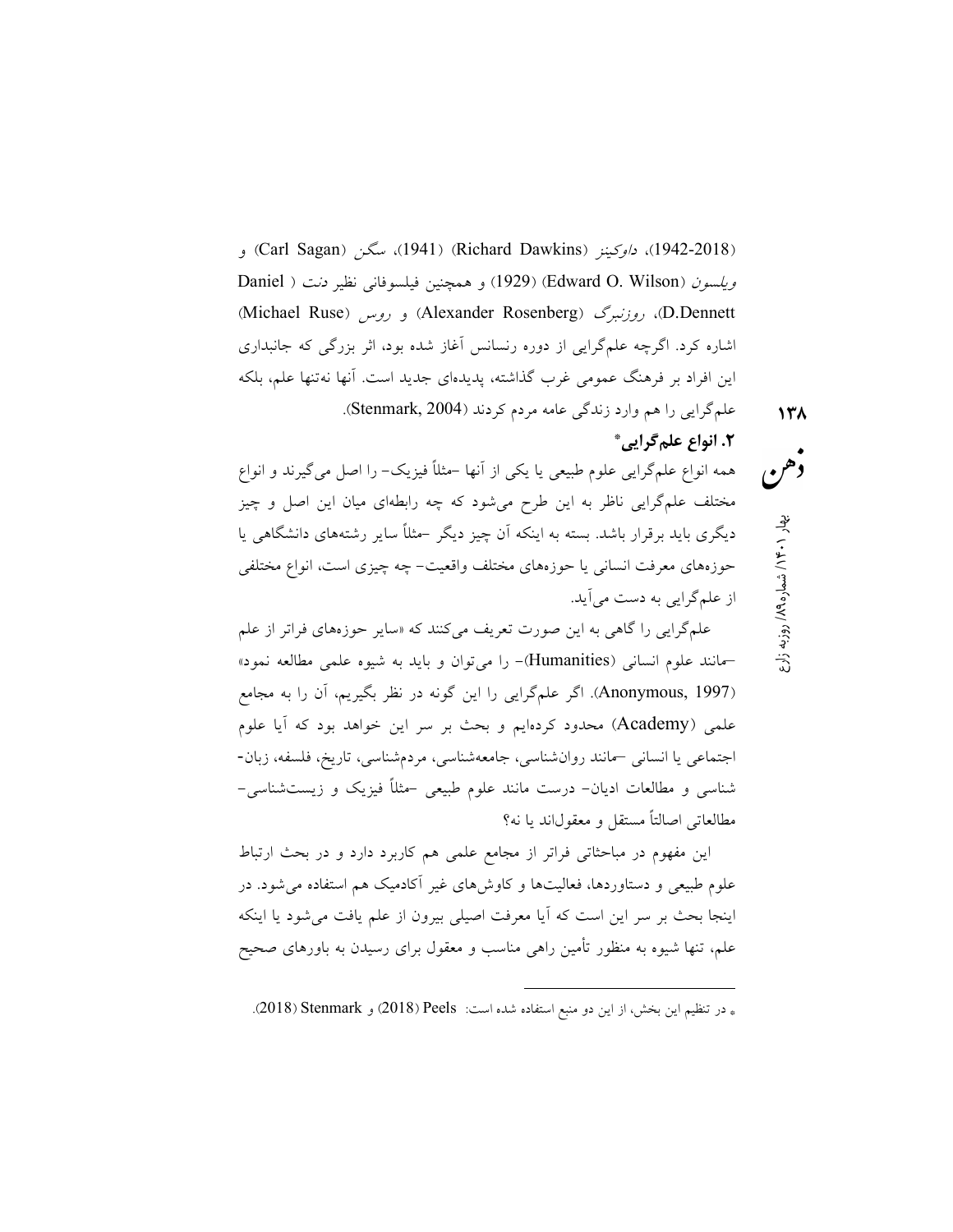است. علمگرايي در اين كاربرد، مربوط به حدود معرفت و عقلانيت خواهد بود.

هم در كاربرد آكادميك و هم در كاربرد عموميتر (در اين مقاله از آن با تعبير علمگرايي جهاني ياد ميشود)، علمگرايي داراي اقسام فرعي متنوعي است كه در اين بخش در صدد طرح آنها هستم. براي هر يك از اقسامي كه در اين قسمت برشمرده ميشود، ميتوان نمونههاي عيني از مدعيات فيلسوفان يا عالمان علمگرا ارائه نمود كه براي اجتناب از طولانيشدن حجم مقاله و گمنشدن مسير اصلي بحث از ذكر آنها صرف نظر شده است.

علمگرايي در مجامع علمي ناظر به تقليل رشتههاي دانشي نظير علوم انساني، تاريخ و فلسفه به علوم طبيعي است. اين فرايند تقليل ميتواند بيشتر ادامه يابد و تقليل رشتههاي علوم طبيعي به سطوح پايينتر و نهايتًا فيزيك بنيادين را در بر بگيرد. اگر تلاش براي تقليل رشتههاي مختلف به علوم طبيعي يا فيزيك بنيادي به موفقيت نرسد، بايد آن رشته را از فهرست رشتههاي قابل تحقيق حذف نمود.

لد تقليل مىتواند بيشتر ادامه يابد و تقليل<br>و نهايتاً فيزيک بنيادين را در بر بگيرد. اگر<br>م طبيعى يا فيزيک بنيادى به موفقيت نرسد،<br>خقيق حذف نمود.<br>تلتاش مىشود همان روش علوم طبيعى در متخصير بارد.<br>تلتاش مىشود همان روش علوم طبيعى بنابراين علمگرايي آكادميك به علمگرايي روششناختي و علمگرايي حذفگرا تقسيم ميشود. در علمگرايي روششناختي تلاش ميشود همان روش علوم طبيعي در بررسي مسائل ساير رشتههاي غير علمي مانند فلسفه و علوم انساني به كار گرفته شود. در علمگرايي حذفگرا كه ادعايي قويتر است، اگر تلاش براي تقليل رشتههاي غير علمي به علوم طبيعي موفق نباشد، بايد كاوشهاي مربوط به اين رشتهها را كلًا كنار گذاشت. تفاوت اين دو نوع در آن است كه مطابق علمگرايي روششناختي ميتوانيم مثلًا پرسشهاي اصيل فلسفي داشته باشيم، اما بايد پاسخ به آنها را از راه اعمال روش علمي به دست آوريم؛ اما مبتني بر علمگرايي حذفگرا، پرسشهاي فلسفي اصيل نيستند و به پرسشهاي علمي تقليل داده ميشوند و اگر نتوان چنين كاري را با همه يا بخشي از مسائل يك رشته دانشي انجام داد، آن مسائل بايد از فهرست مسائل شايسته بررسي كنار گذاشته شوند؛ اگر تلاش براي تقليل هيچ يك از مسائل يك رشته به مسائل علمي موفق نباشد، آن رشته كلاً بايد از شمار رشتههاي شايسته تحقيق كنار گذاشته

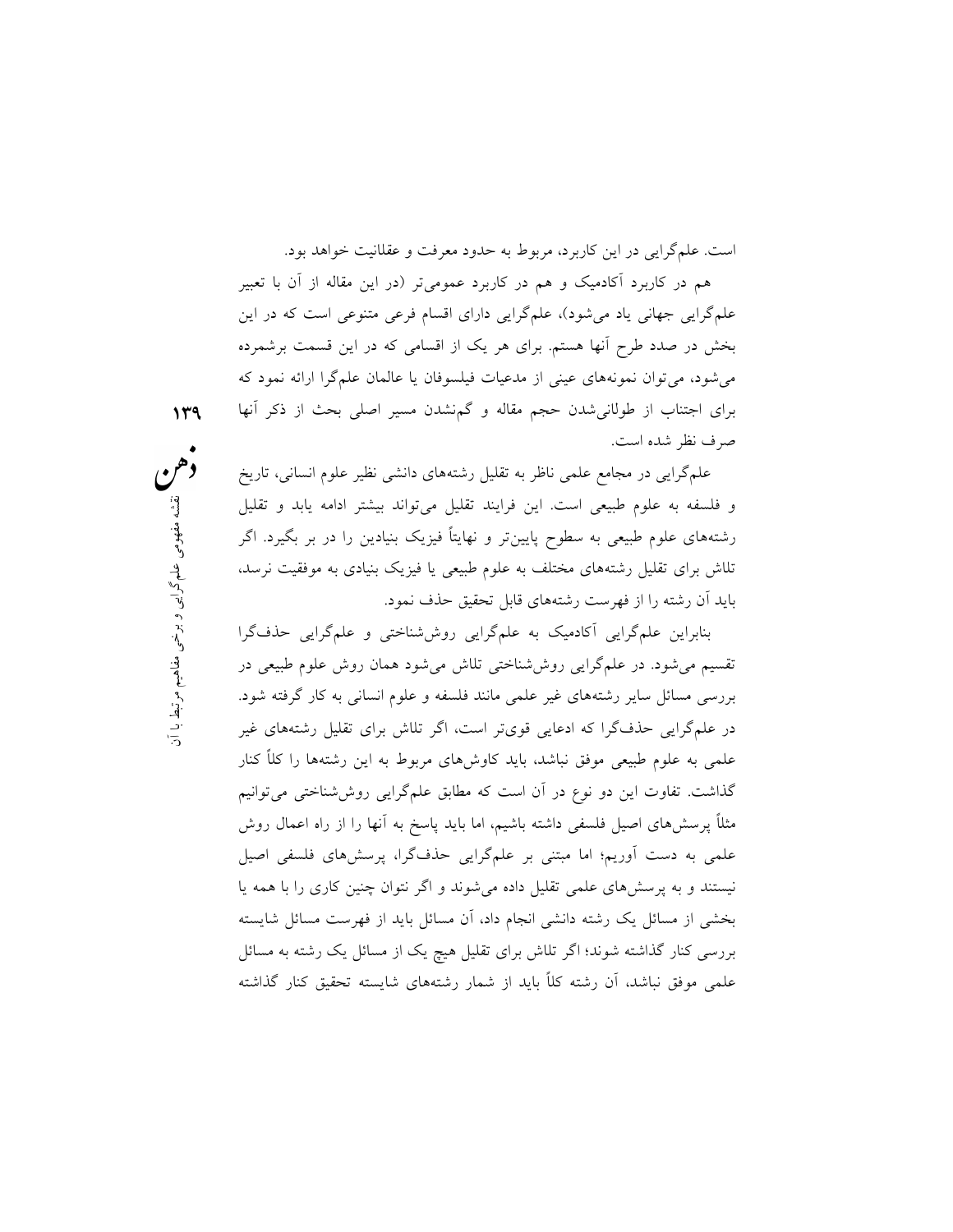شود؛ مثلًا از نظر تحصلگرايان منطقي و تجربهگرايان افراطي، متافيزيك چنين وضعيتي خواهد داشت. به عبارت ديگر بنا بر علمگرايي روششناختي ميشود از فلسفه علمي يا علوم انساني علمي صحبت كرد؛ اما مبتني بر علمگرايي حذفگرا نميتوان سراغي از آنها گرفت و ما صرفًا با علوم طبيعي مواجه خواهيم بود كه برخي از مسائل آنها شامل مسائلي است كه پيشتر در فلسفه يا علوم انساني بررسي ميشدند.

در تقسيمي ديگر، علمگرايي آكادميك به موضعي و جامع تقسيم ميشود. علمگرايي موضعي، ادعاي علمگرايانه را براي برخي رشتههاي دانشگاهي تجويز ميكند؛ حال آنكه نسخه جامع آن، ادعايي درباره همه رشتههاي دانشگاهي دارد. اين تفكيك را ميتوان ناظر به اقسام علمگرايي جهاني نيز به كار برد. به هر روي بايد در تصوير نقشه مفهومي علمگرايي به مدرجبودن و تشكيكيبودن ادعاي علمگرايانه توجه نمود.

علمگرايي جهاني (تقليل قلمروهاي غير آكادميك نظير هنر، اخلاق و دين به علوم طبيعي) را ميتوان به عنوان يك ادعاي معرفتشناختي در نظر گرفت (علمگرايي معرفتشناختي): هر معرفت اصيلي (يا هر تبيين درستي) تنها از طريق روشهاي علوم طبيعي قابل حصول است؛ به عبارت ديگر نميتوانيم چيزي درباره حقيقتي كه توسط روشهاي تحقيق علوم طبيعي قابل فهم نيست، بدانيم. اين ناتواني در كسب معرفت، يا به مسئله صدق مربوط ميشود يا توجيه؛ يعني خارج از روش علمي، يا نميتوانيم صدق آنها را بفهميم يا نمي توانيم توجيه معقولي براي آنها تأمين كنيم.

نوع ديگر علمگرايي جهاني ادعايي درباره معرفت ما نيست، بلكه درباره اين است كه چه چيزهايي واقعًا وجود دارند و چه چيزهايي وجود ندارند (علمگرايي هستيشناختي). در اينجا ادعا ميشود كه تنها اموري كه، علي الاصول، به وسيله علم كشفشدنياند وجود دارند. يكي از اقسام شايع اين ادعا علمگرايي هستيشناختي درباره انسان است و او را چيزي نميداند مگر مجموعه اجزايي كه در علوم طبيعي مربوطه درباره آنها بحث ميشود؛ مثلًا حوزه امور ذهني كاملاً به امور مغزي و عصبي روزبه زارع / ۱۴۰ بهار ۱۰۶۰/ شماره ۱۸۹<sub>۹ ، وزن</sub>به زارع<br>**هم** بهار ۱۴۰۱ به شماره ۱۸۹<sub>۹</sub>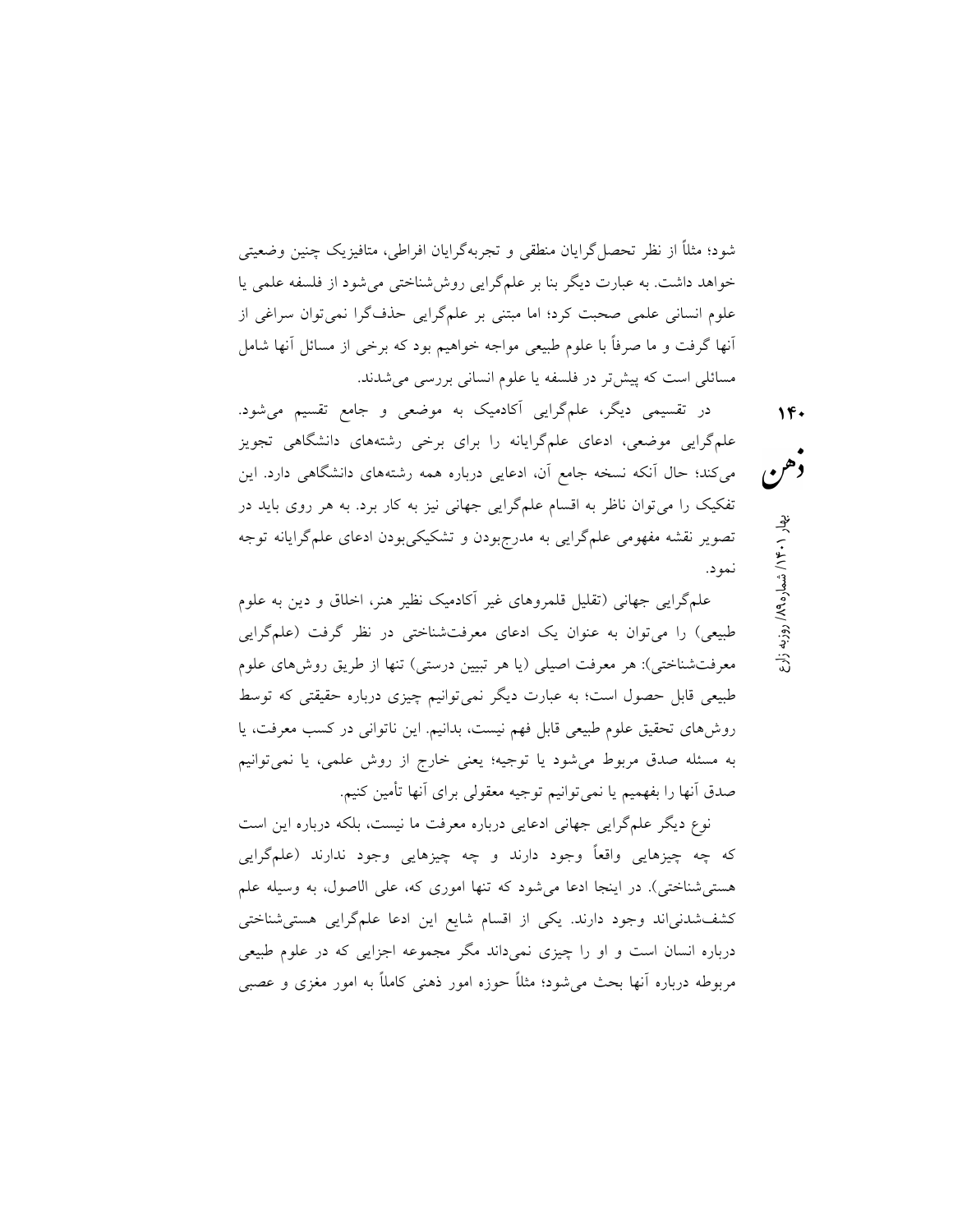تقليل داده ميشود و احيانًا اين فرايند تقليل تا سطح فيزيك و ذرات بنيادين ادامه پيدا مي كند.

سومين نوع علمگرايي جهاني، علمگرايي اخلاقي يا ارزششناختي است. در اينجا ادعا اين است كه علوم طبيعي ما را به خير رهنمون ميشوند و ميتوانند ما را به يك زندگي به لحاظ اخلاقي خوب هدايت كنند؛ از همين رو بايد اخلاق مبتني بر فهم عمومي يا شهودهاي اخلاقي متعارف با اخلاق علمي جايگزين شود. گاهي نيز ادعاي راديكالتري طرح ميشود كه علم نشان داده است يا نشان خواهد داد كه اخلاق، توهمي بيش نيست و خوب و بدهاي اخلاقي، تنها يك قرارداد اجتماعياند و شهودهاي اخلاقي ما حاصل مشخصههاي فرگشتي ناشي از تطبيق با محيط ميباشند و نمايانگر هيچ ارزش عيني ديگري نيستند.

شى از تطبيق با محيط مىباشند و نمايانگر<br>بى وجودى است كه ادعا مىكند دين سنتى<br>اى وجودى انسانها را بايد با علم جايگزين<br>ملمى حاصل مىشود. گاهى هم ادعا مىشود<br>يقت غايى براى حيات انسانى وجود دارد،<br>يقت غايى براى حيات انسانى وجود دا آخرين نوع علمگرايي جهاني، علمگرايي وجودي است كه ادعا ميكند دين سنتي يا هر راه غير علمي براي پاسخ به پرسشهاي وجودي انسانها را بايد با علم جايگزين نمود. رستگاري تنها در پرتوي روشهاي علمي حاصل ميشود. گاهي هم ادعا ميشود كه ايدههايي نظير اينكه معنا، هدف يا حقيقت غايي براي حيات انساني وجود دارد، توهماند. در نمودار زير انواع علمگرايي بهاجمال نمايش داده شده است:



 ١٤١ وهم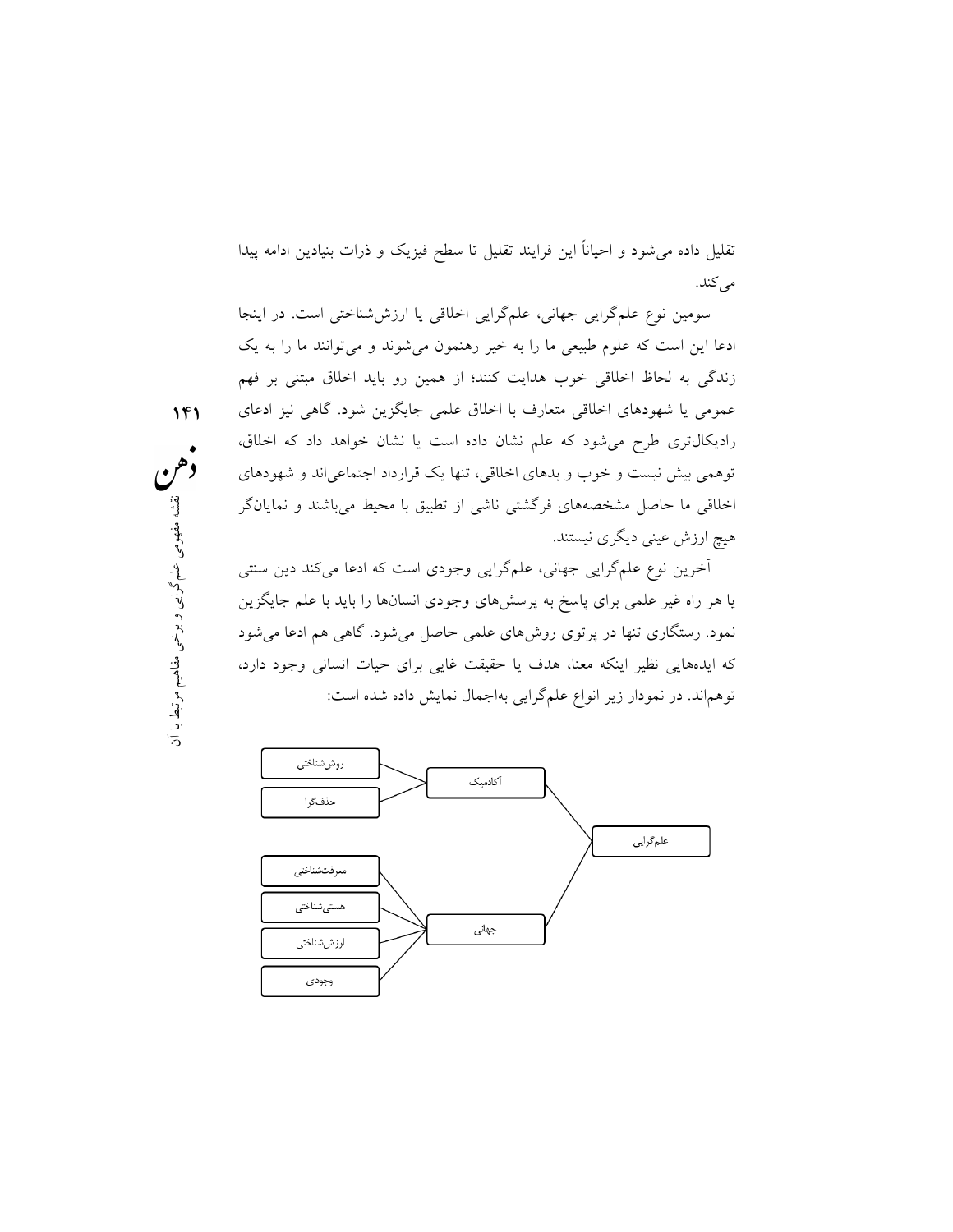#### .٣ معناي جامع براي علمگرايي

منظور از معناي جامع مورد نظر در اين مقاله معنايي است كه بتواند وجه مشترك همه انواع علمگرايي را در خود داشته باشد؛ به عبارت ديگر متناسب با موضوع مقاله، جامع مفهومي مد نظر است. در اينجا به دنبال آنيم دريابيم چيز مشتركي بين اقسام متنوع علمگرايي وجود دارد كه بر اساس آن، همه اين اقسام را علمگرايي به حساب آوريم و از اين طريق، مقسم (علمگرايي عام) را تعريف كنيم. بدين منظور، معناي جامع علمگرايي را اين طور تعريف ميكنيم: «ديدگاهي كه بر اساس آن، مرزهاي علوم طبيعي بايد توسعه يابند تا شامل رشتههاي آكادميك يا قلمروهاي زندگي بشوند كه معمولًا در \* محدوده علم به حساب نميآيند».

از سوي ديگر از ميان اقسام علمگرايي، علمگرايي معرفتشناختي را ميتوان مولدترين قسم علمگرايي به شمار آورد؛ به اين معنا كه پذيرش آن، پذيرش بسياري از ديگراقسام را به دنبال دارد. اگر قلمرو هستي، اخلاق يا نيازهاي وجودي انسان را معرفتي در نظر بگيريم، يعني مثلًا معرفتي درباره هستي اشيا و،... پذيرش علمگرايي معرفتشناختي مستلزم پذيرش سه قسم ديگر علمگرايي جهاني خواهد شد. هويت معرفتي رشتههاي دانشگاهي هم كه روشن است؛ از اين رو علمگرايي معرفتشناختي ميتواند علمگرايي آكادميك را به دنبال داشته باشد. به همين جهت نوع معرفتشناختي علمگرايي را به عنوان طرف مقايسه مفاهيم مرتبط در نظر خواهم گرفت (بخش -٣ ٣). ب) برخي مفاهيم مرتبط با علمگرايي

ميتوان نسبت مفاهيم متنوعي نظير تقليلگرايي، مكانيكيگرايي، ماديگرايي و... را با علمگرايي سنجيد. اين سنجش به روشنشدن جايگاه آموزه علمگرايي در تفكر جديد كمك شاياني خواهد نمود. از ميان فهرست اين مفاهيم و آموزهها در اينجا بر سه مفهوم

-

روزبه زارع / ۱۴۰ بهار ۱۰۶۰/ شماره ۱۸۹ هم<br>هم هم / ۱۴۰۱ به شماره ۱۸۹ هزار ۱۹۶۰/ بهاره<br>ا

باين تعريف، هماني است كه *استنمارك* ارائه نموده (Stenmark, 2020, pp.20,133) به همراه كمي تغييرات كه متناسب با انواعي كه در بخش (-٢ ٢) براي علمگرايي برشمرديم، جرح و تعديل شده است.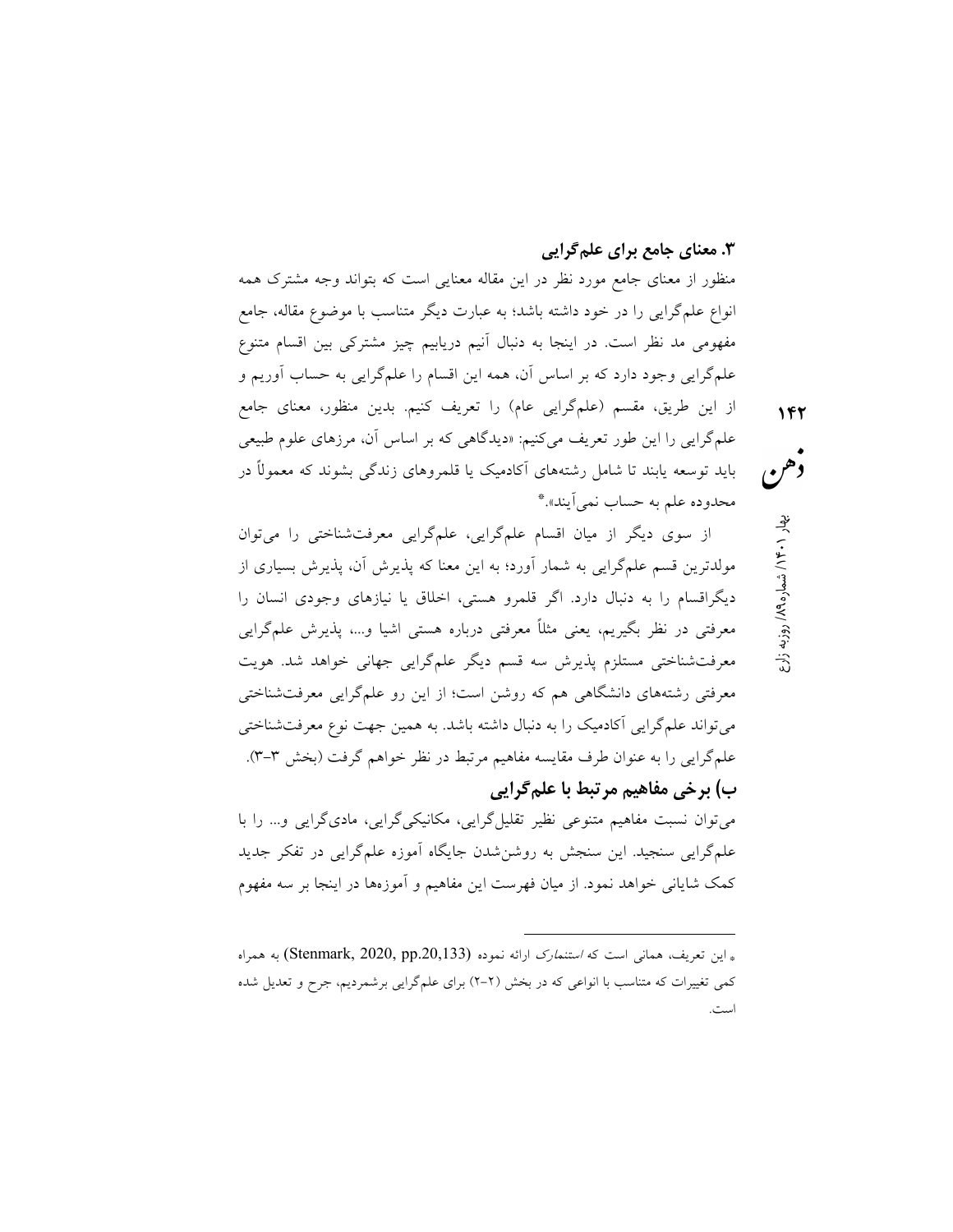ماديگرايي، فيزيكيگرايي و طبيعيگرايي و نسبت آنها با علمگرايي تأكيد بيشتري شده است. دليل اصلي اين تمركز، از يك طرف به اهميت سه مفهوم منتخب و از سوي ديگر به وجود وجهي جامع و ايدهاي مشتركي در هر سه آنها بر ميگردد.

نكتهاي كه بايد به آن توجه نمود، قرابت خانوادگي (Resemblance Family( مفاهيمي است كه در اين بخش طرح ميشود. اين مفاهيم كاملًا مستقل از يكديگر نيستند و تعريف كامل و دقيقي از همه آنها بدون ارجاع به ديگري چندان ميسر نيست. درواقع در اينجا با شبكهاي از مفاهيم مرتبط مواجهايم كه كمابيش متقابلاً در بحث از يكديگر وارد ميشوند و فهم آنها در يك شبكه و منظومه منسجم ميتواند به فهم عميقتر و دقيقتر هر كدام كمك نمايد؛ از همين رو، هم نبايد انتظار تعاريف غير دوري و مستقل را داشت و هم به تبع، تفكيك آنها و طرح آنها تحت عناوين مستقل، به جهت ارجاعي كه به يكديگر دارند، چندان شدني نيست.

١٤٣

## .١ تقليلگرايي و مكانيكيگرايي

معمین رو، هم نباید انتظار تعاریف غیر دوری<br>ا و طرح آنها تحت عناوین مستقل، به جهت<br>نیست.<br>مجوم تقلیل یا فروکاهش هم به میان کشیده<br>محرفتی به علوم تجربی صحبت به میان آمد.<br>مود که «الف همان ب است» یا «الف چیزی<br>مود که «الف همان ب ا در ضمن بحث از انواع علمگرايي پاي مفهوم تقليل يا فروكاهش هم به ميان كشيده شد؛ مثلًا آنجا كه از تقليل همه رشتههاي معرفتي به علوم تجربي صحبت به ميان آمد. اگر بخواهيم ادعاي تقليلگرايي يا تحويلگرايي را خلاصه كنيم، ميتوان آن را اين طور بيان نمود كه در تقليل الف به ب ادعا ميشود كه «الف همان ب است» يا «الف چيزي نيست جز ب». در اينجا الف، تحويلشده (Reduced (و ب، پايه تحويل (Reducing (خواهد بود و به آنها طرفين رابطه تقليل ميگوييم. رابطه تقليل نيز اينهماني (Identity (در نظر گرفته شده است (غياثوند، ،١٣٩٥ ص١٨).

> در يك تقسيم اوليه و كلي، تقليلگرايي را به تقليلگرايي متافيزيكي يا هستيشناختي و تقليلگرايي معرفتشناختي تقسيم ميكنند. در تقليلگرايي متافيزيكي، طرفين تقليل، اشيا، ساختارها و هويات خارجياند؛ مانند جايي كه اين ادعا مطرح ميشود كه ذهن چيزي نيست جز مغز و رويدادهاي مغزي. در تقليلگرايي معرفتشناختي، طرفين تقليل، نظريات، روشها، قوانين علمي يا رشتههاي معرفتياند؛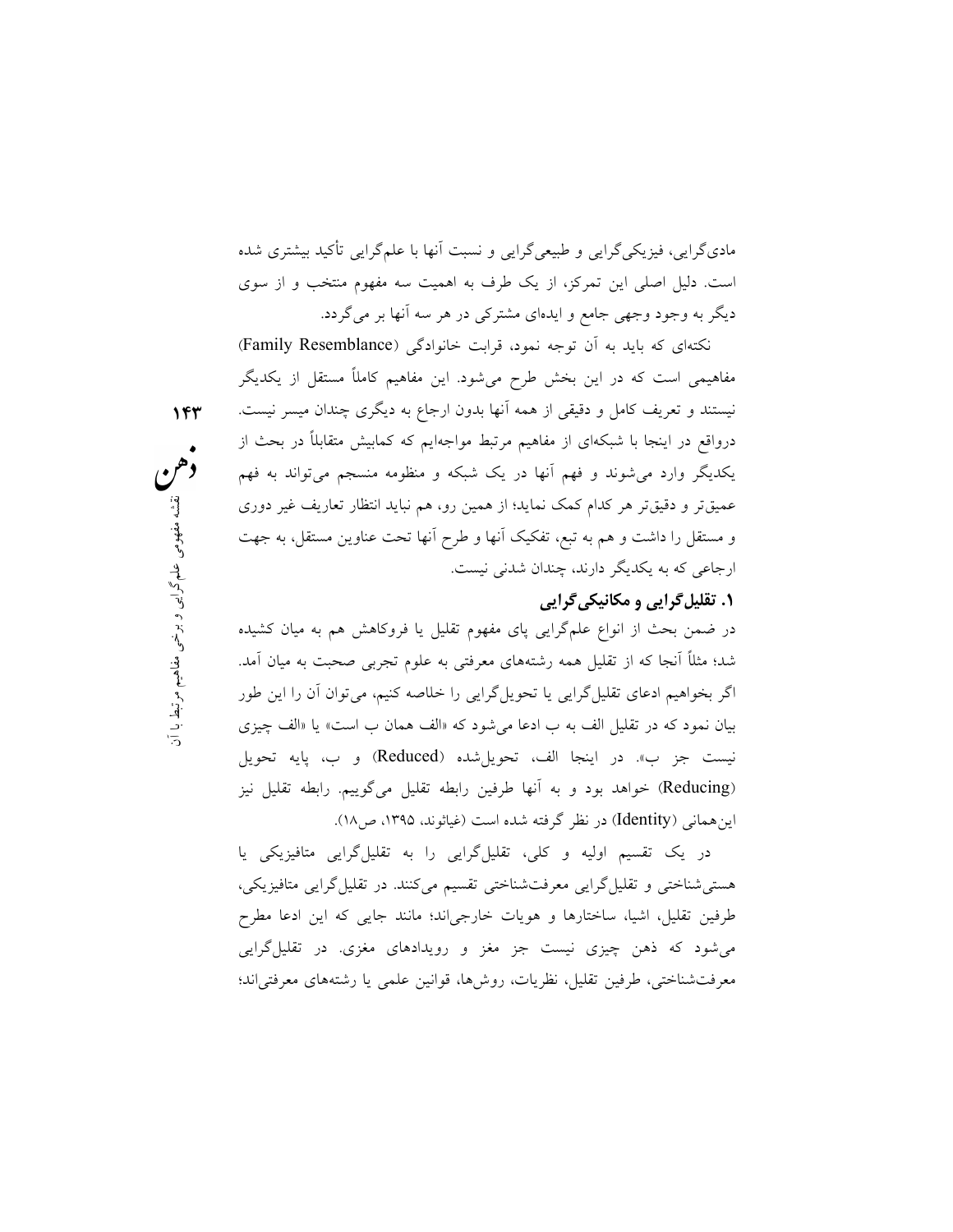مثلًا كسي كه از تقليل رشتههاي علوم انساني به علوم طبيعي دفاع ميكند، يك ادعاي تقليلگرايانه معرفتشناختي را اظهار كرده است (همان، ص٣٤-٣٣).

بحثي كه در اينجا مطرح ميشود، اين است كه آيا ميشود به تقليلگرايي معرفتشناختي قايل بود؛ اما هيچ سطحي از تقليلگرايي متافيزيكي را نپذيرفت؟ به نظر ميرسد پاسخ به اين پرسش منفي باشد. ادعاي تقليل معرفتشناختي، تصريحًا يا تلويحًا، متضمن سطحي از ادعاي تقليلگرايانه متافيزيكي خواهد بود؛ براي نمونه و در همان مثال پيشين، هنگامي ميتوانيم از ادعاي تقليل علوم انساني به علوم طبيعي يا اين- هماني روشهاي آنها دفاع كنيم كه بتوانيم به گونهاي هويات انساني را به هويات طبيعي تحويل ببريم و اگر قايل باشيم كه هويات انساني (انسان، كنشهاي اختياري او و ساختارها و نهادهاي عيني يا فرهنگي اجتماع انسانها)، داراي وجهي عينياند كه به هيچ صورتي قابل تقليل به سطح طبيعي نيست، نميتوان از تقليل روش كشف آنها يا رشته معرفتي مربوط به بحث از آنها به روش علوم طبيعي يا رشتههاي علوم طبيعي به نحو مستدل و خردپذيري دفاع نمود.

مفهوم ديگري كه قرابت زيادي با تقليلگرايي متافيزيكي دارد، مكانيكيگرايي ((Mechanism (Mécanisme) است. بر پايه مكانيكيگرايي در فلسفه پديدههاي طبيعي را ميتوان و بايد با ارجاع به ماده، حركت و قوانين آنها تبيين نمود. طرفداران اين فلسفه عمدتًا به حذف موارد غير قابل مشاهده از علم توجه داشتند؛ مواردي مانند صورت جوهري و كيفيات نهاني كه نميتوان آنها را با روش رياضي مرتبط ساخت. اين ديدگاه، مفهوم ارگانيزم را با تقليل كاركردهاي زيستي به فرايندهاي فيزيكي و شيميايي رد نمود و بر اين اساس به دوگانهانگاري روح و بدن پايان داد ( ,Britannica .(2021

همان طور كه ديديم، در مكانيكيگرايي، گونهاي از تقليل متافيزيكي حضور دارد. در اينجا بحث بر سر اين است كه مجموعههاي مركب، چيزي نيستند جز اجزاي آنها و در نتيجه آن، فهم و تبيين مجموعه همان تبيين اجزاي آن و روابط بين آنها خواهد بود.

روزبه زارع / ۱۴۰/ شماره ۱۸۹<sub>۹ ب</sub>هار ۱۶۰۱ بهار<br>هم هم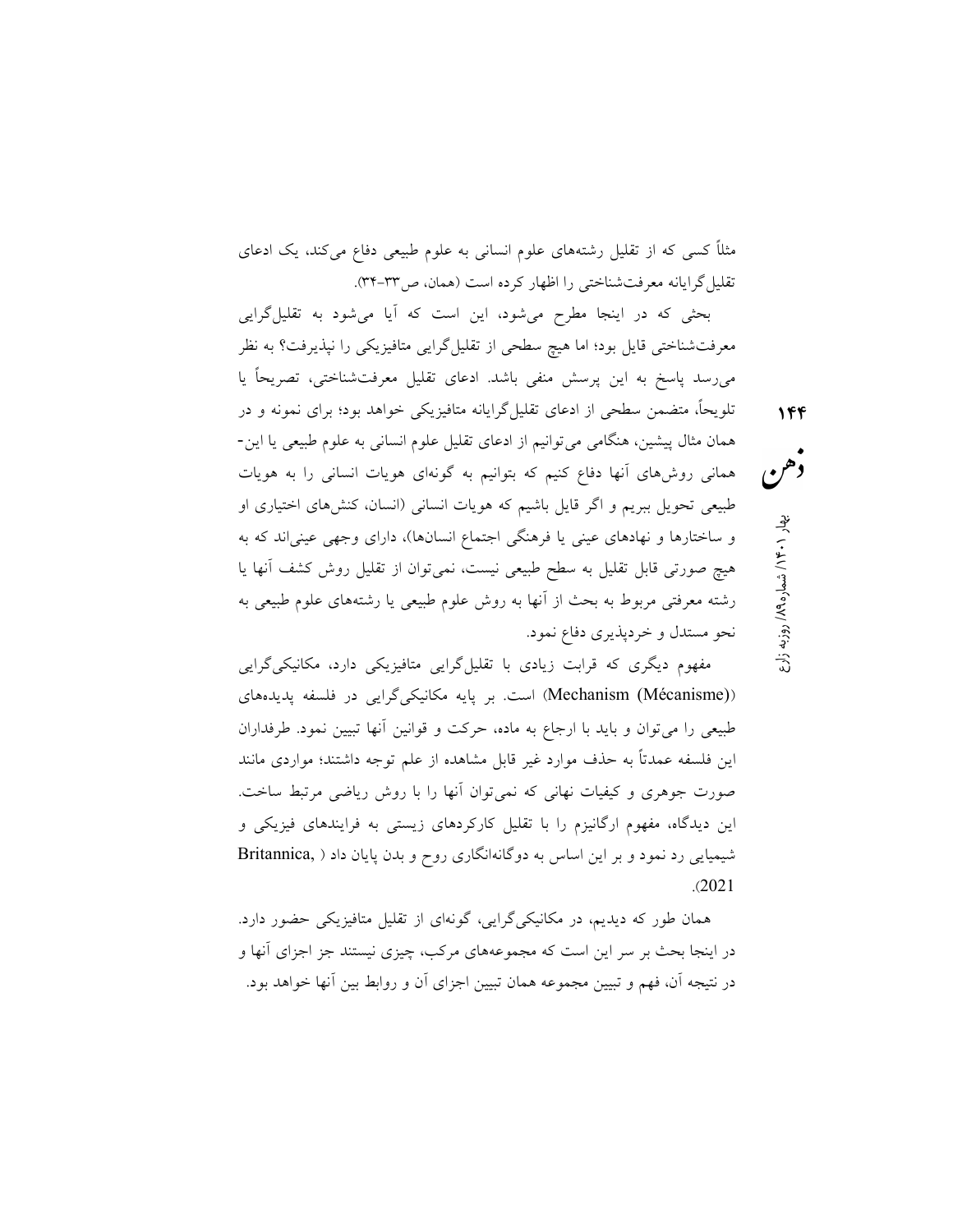ايانه، نقطه كانونى نقدهاى وارد بر تبيينهاى<br>بتوان تبيينهاى غايى را به تبيينهاى فاعلى<br>برم زيستى (موجود زنده) و شناختى (موجود<br>))) تلاش هاى طولانى براى حذف كاركرد كه<br>)) تلاش هاى طولانى براى حذف كاركرد كه<br>قليل گرايى مطرح است و آنچه در آموزه مكانيكيگرايي به تقليل متافيزيكي اضافه شده است و آن دو را از هم متمايز ميكند، تكيه بر تبيين فاعلي در مكانيكيگرايي است؛ بحث از غايت و تبيينهاي غايي در رويكرد مكانيستي به پديدهها به حاشيه ميرود و جاي آن را تبيين فاعلي ميگيرد. درواقع ادعاي مكانيكيگرايي مركب از تقليل متافيزيكي مجموعه به اجزاي آن و تقليل تبيينهاي غايي به تبيينهاي فاعلي ميباشد. هر گاه بتوانيم يك مجموعه را كاملًا بر اساس اجزاي آن و روابط فاعلي ميان آنها توضيح دهيم، به گونهاي كه هيچ وجهي از آن مجموعه و از جمله كاركرد (Function (آن فروگذار نشده باشد، تبيين مكانيكي از آن مجموعه ارائه نمودهايم. به همين سبب اين تمايز اخير ميان مكانيكيگرايي و ساير رويكردهاي تقليلگرايانه، نقطه كانوني نقدهاي وارد بر تبيينهاي مكانيكي است. ترديد جدي وجود دارد كه بتوان تبيينهاي غايي را به تبيينهاي فاعلي تقليل داد؛ چنانكه در حوزه موضوعات علوم زيستي (موجود زنده) و شناختي (موجود هوشمند و داراي آگاهي (Consciousness ((تلاشهاي طولاني براي حذف كاركرد كه مؤلفه اصلي تبيينهاي غايي است، با موفقيت و پذيرش عمومي همراه نبوده است.

مطلب ديگري كه در خصوص مطلق تقليلگرايي مطرح است و در مكانيكيگرايي، با توجه به تأكيد بر تقليل كل به اجزا، وضوح بيشتري پيدا ميكند، مسئله تفكيك تركيبهاي حقيقي از غير حقيقي (صناعي) است. در تركيبهاي حقيقي، هويت جديدي (صورت) ظهور پيدا ميكند كه قابل تقليل به اجزاي مركب نيست و نشانه آن، ظهور آثار جديدي است كه در تكتك اجزا وجود ندارد و حاصل جمع آثار اجزا هم نيست؛ مثلًا در آب آثاري نظير رفعكننده تشنگي مشاهده ميشود كه نه در تكتك اجزاي آن (اكسيژن و هيدروژن) وجود دارد و نه حاصل جمع آثار آنهاست. در مقابل وزن يا جرم مجموعهاي از سنگها كه حاصل جمع وزن يا جرم هر يك از اجزاي آن مجموعه است. مكانيكيگرايي و به طور كلي پروژه تقليلگرايي از اين جهت هم در مقابل رويكرد ارسطويي قرار ميگيرد.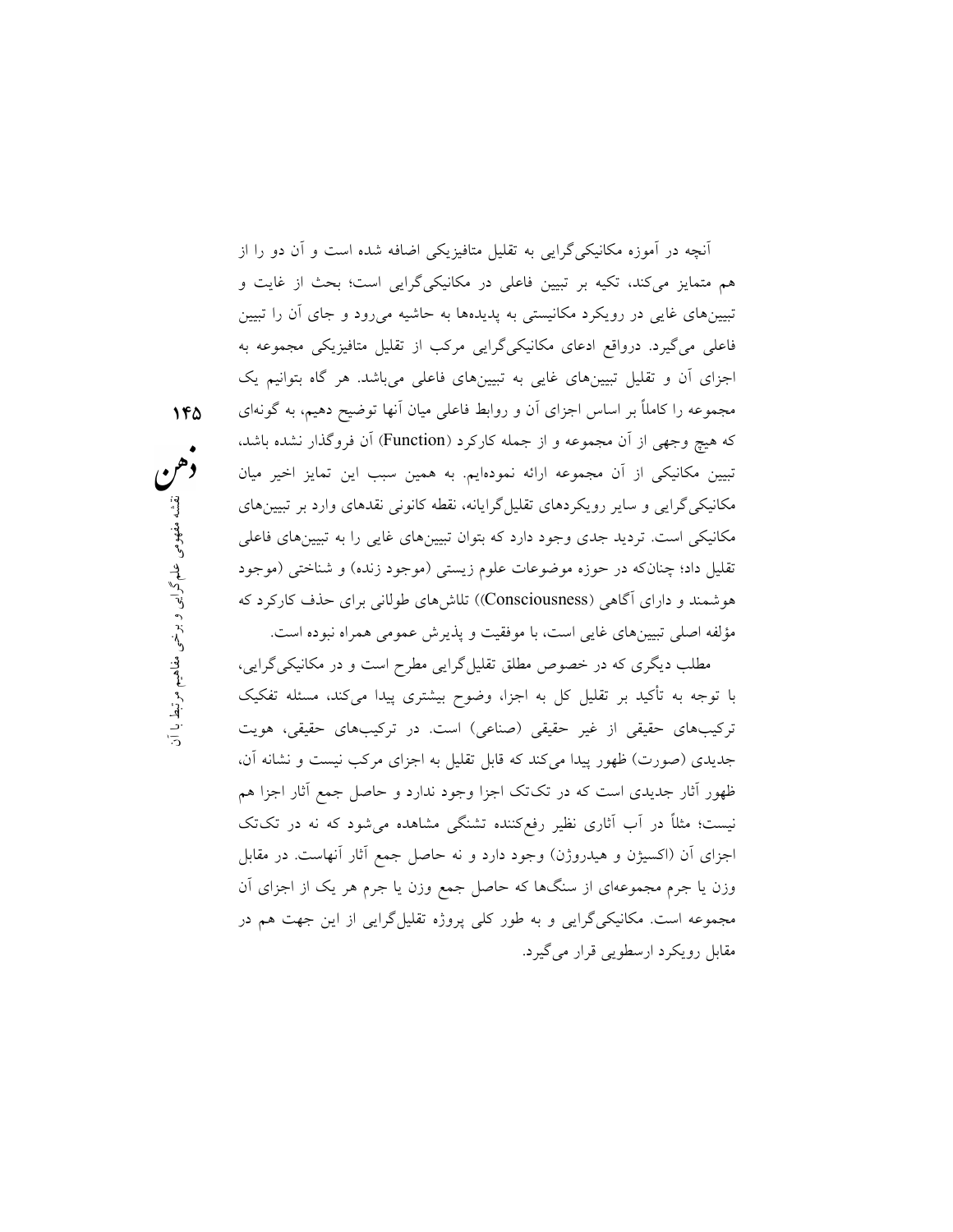.٢ ماديگرايي، فيزيكيگرايي، طبيعيگرايي و نسبت آنها

ايده اصلي ماديگرايي، فيزيكيگرايي و طبيعيگرايي يكي است و عبارت است از تقليل همه قلمرو هستي يا شناختنيها به قلمرو ماده يا امور فيزيكي يا امور طبيعي ( Bunnin 530 458-459, .414,pp 2004, ,Yu(& . همان طور كه اشاره شد، «الف همان ب است» تعريف متعارف تقليلگرايي است. در ماديگرايي، فيزيكيگرايي يا طبيعيگرايي، هويت پايه تقليل (ب) امري فيزيكي، مادي يا طبيعي است.

از اين جهت از فيزيكيگرايي به عنوان روايت جديدتر ماديگرايي ياد ميشود كه در فيزيك جديد، از هوياتي نظير انرژي، نيرو، ميدان و... صحبت ميشود كه به صورت متعارف در محدوده مفهوم ماده نميگنجند. طبيعيگرايي نيز درواقع روايت جديدتري از همين ايده مشترك بوده و ناظر به هويات طبيعي جديدي طرح ميشود كه در قالب هويات فيزيكي نيز قابل صورتبندي نيستند. اين هويات طبيعي شامل فهرستي نظير اعداد و هويات رياضي، حيات، كاركرد، آگاهي و... ميشوند و جاي بحث از آنها نه در علم فيزيك بلكه در علومي نظير علوم زيستي و علوم شناختي است. گذر از فيزيكيگرايي به طبيعيگرايي، اين دلالت ضمني را دارد كه پروژه تقليل علوم طبيعي به فيزيك [بنيادين]، ناتمام است. اين عقيده امروزه بر وفق جريان اصلي ميان دانشمندان و فيلسوفان مربوطه است؛ مثلًا اكثر فيلسوفان زيستشناسي معاصر تقليل زيستشناسي به فيزيك را ناممكن ميدانند.

بنابراين آموزه مشترك محوري كه از ماديگرايي آغاز ميشود، نهايتًا به شكل طبيعيگرايي صورتبندي ميشود؛ از همين رو طبيعيگرايي، جامع مفهومي دو مفهوم ديگر هم ميباشد و روايت دقيقشده و نهايي آنها به شمار ميآيد و بحث از طبيعيگرايي و بررسي نسبت آن با علمگرايي، براي منظور اين مقاله كفايت ميكند. به همين جهت مباحث مربوط به اين مفهوم را با تفصيل بيشتري پي ميگيرم و در بخش بعدي به نسبت ميان آن و علمگرايي خواهم پرداخت.

تبيين و تفسير پديدههاي طبيعي، فرايند پيچيدهاي است؛ زيرا عوامل متعدّدي چون

روزبه زارع / ۱۴۰ بار شماره ۱۹۸ هجر<br>هم هم<br>19 هجر ۱۴۰ بار شماره ۱۸۹ (روزبه زارع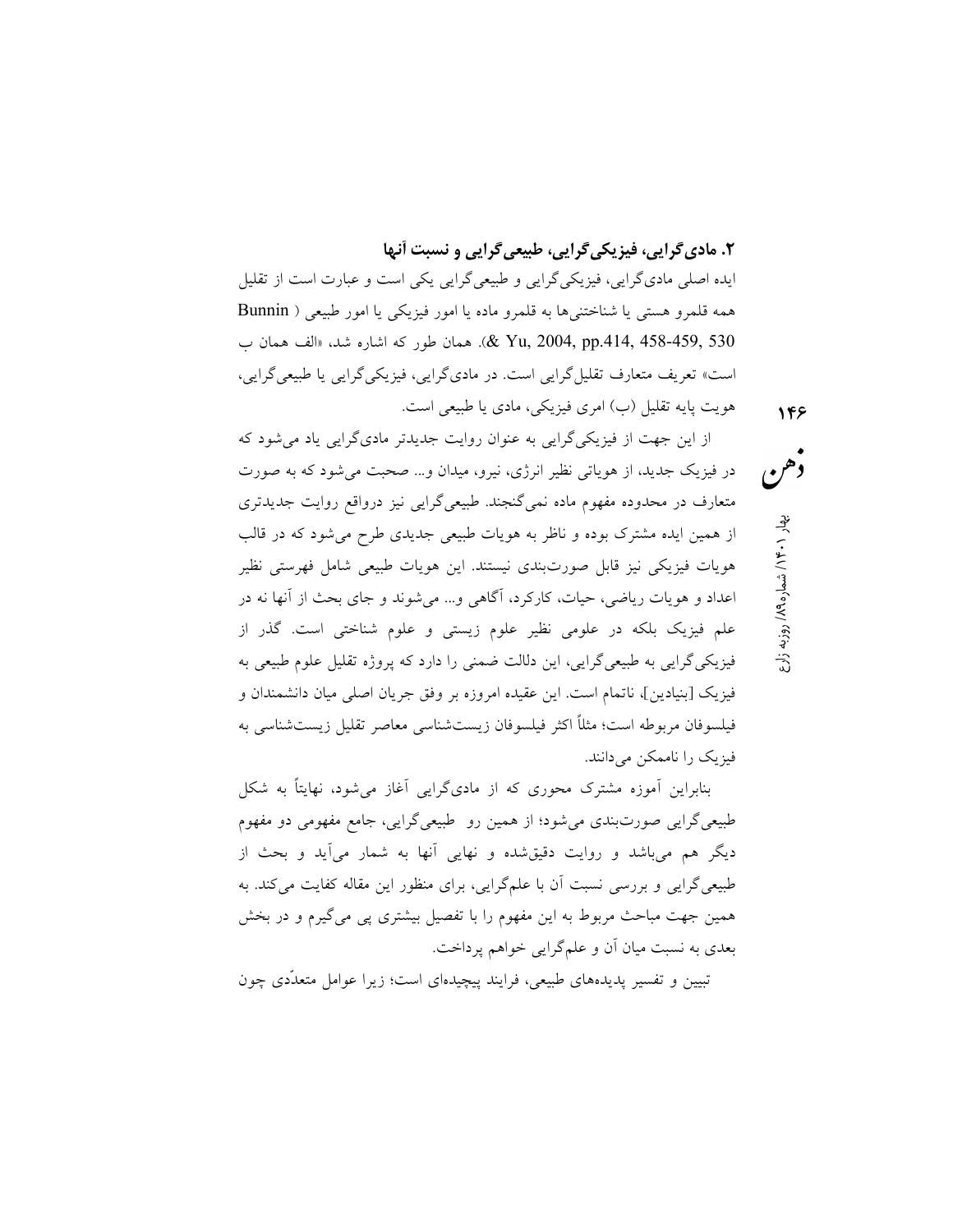تجربه، منطق و باورهاي گوناگون روششناختي، معرفتشناختي و هستيشناختي در آن نقش دارند. طبيعيگرايي علمي (Scientific Naturalism) با دو خوانش متافيزيكي و روششناختي ميكوشد اين تفسير را با زدودن نقش پارهاي از عوامل مذكور سادهسازي كند. طبيعيگرايي هستيشناختي، ادعايي درباره وجودنداشتن هويات و اشياي فراطبيعي است و طبيعيگرايي روششناختي، توصيهاي است به اينكه در تبيين پديدههاي طبيعي به امور فراطبيعي تمسّك نجوييم؛ به عبارت ديگر در تبيين پديدههاي طبيعي بايد چنان رفتار كنيم كه گويي واقعيتي جز ما ّده نيست و فرض كنيم كه علل غير مادّي، اعم از مخلوق (ذهن، روح) يا نامخلوق (خدا)، در فهم ما از جهان مادّي تأثيري ندارند (فتحيزاده، ١٣٩٢).

اولين چالش در تعريف و ايضاح مفهومي طبيعيگرايي، تعريف واژه «طبيعي» (Natural (است. تلاشهاي مختلفي براي تعريف طبيعي صورت گرفته است؛ اما هيچ يك به ارائه تعريفي كامل، دقيق و مورد توافق منتهي نشده است.

نمهومی طبیعیگرايی، تعريف واژه «طبيعی»<br>تعريف طبيعی صورت گرفته است؛ اما هيچ<br>نق منتهی نشده است.<br>مشخص برای فراطبيعی، اين رويکرد منجر مفهوم.<br>شنخص برای فراطبيعی، اين رويکرد منجر مفهوم.<br>رای تعريف هويت طبيعی وجود دارد: ۱)<br>حور (St برخي طبيعي را در مقابل «فراطبيعي» (Supernatural (تعريف كردهاند (تعريف سلبي)؛ اما با توجه به نبود تعريف واحد و مشخص براي فراطبيعي، اين رويكرد منجر به دور ميشود. به طور كلي دو روش براي تعريف هويت طبيعي وجود دارد: ١) .( Stoljar, 2017) (Object-based) شيءمحور) ٢ ؛)Theory-based) نظريهمحور

> در تعاريف نظريهمحور، شيء طبيعي مبتني بر يك نظريه علمي يا مجموعه نظريات علمي تعريف ميشود؛ يعني هويت طبيعي هويتي است كه در نظريههاي علمي به كار رفته است. ايراد اين تعريف نيز آنجاست كه تحول نظريههاي علمي با گذشت زمان موجب ميشود طبيعيبودن يا نبودن هويات كه امري ثابت است، وابسته به گذر زمان و معرفت بشري شود؛ به علاوه اين نحوه تعريف، رويكردي محافظهكارانه نسبت به هويات نوظهور در نظريههاي علمي دارد. افراد ديگري نيز با توسل به مفاهيمي همچون فضا، زمان و انرژي، طبيعي را تعريف كردهاند. در نقد تعاريفي كه طبيعيبودن را با توسل به مفاهيم زمان، مكان، جرم و انرژي تعريف ميكنند، مثالهايي از هويات طبيعي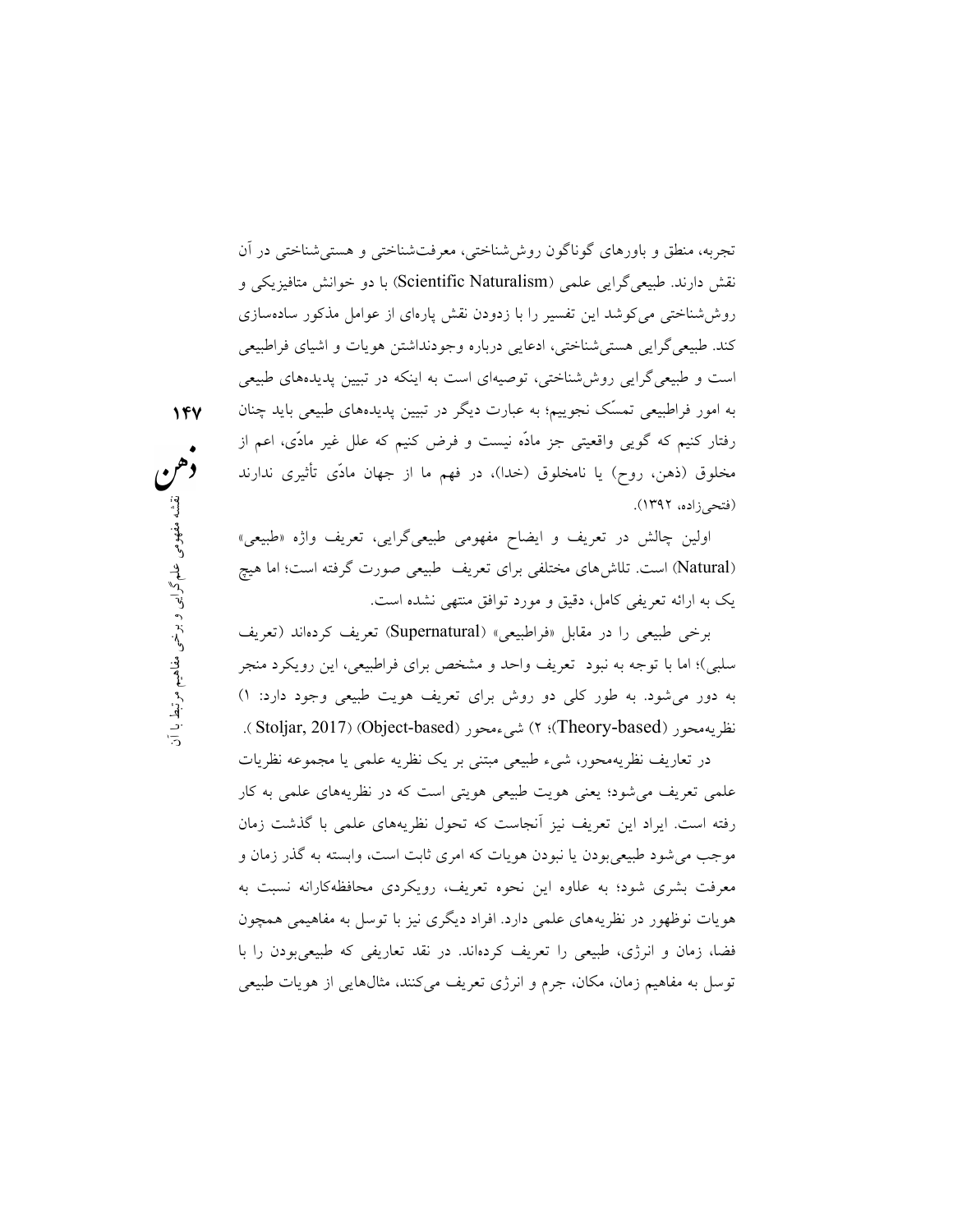آورده ميشود كه واجد اين شرايط نيستند؛ براي نمونه تابع موج كوانتومي يك تابع رياضياتي پيچيده است كه دربردارنده ويژگيهاي يك شيء كوانتومي است. اين تابع در تفاسير واقعگرايانه مكانيك كوانتوم، هويتي طبيعي و اصيل به شمار ميآيد؛ در حالي كه ساكن در فضا-زمان نيست. يا فوتونها به عنوان هوياتي طبيعي، فاقد جرم در حالت سكون هستند؛ همچنين كيفيات نفساني كه در علوم شناختي هويتي طبيعي به شمار ميآيند نيز محدود در فضا و زمان نيستند.

وجود تعاريف متعدد و ايرادهاي هر يك از آنها باعث شده است در غالب موارد براي روشنساختن مفهوم طبيعي به اشاره به مصاديق مشهور طبيعي و فراطبيعي بسنده شود؛ به اين ترتيب هوياتي همچون خداوند، فرشتگان، نفس، روح، شيطان و... هوياتي فراطبيعي بوده، ساير هويات مادي، طبيعي به شمار ميآيند. اين نحوه تعريف را شيءمحور مي نامند (Halvorson, 2016, p.139).

اگرچه فهرست هويات فراطبيعي -در تعريف شيءمحور- دايره گستردهاي از ُمُثل افلاطوني، روح دكارتي و اسطورههاي يوناني گرفته تا خداي اديان ابراهيمي و فرشتگان را در بر ميگيرد؛ اما مهمترين هويت فراطبيعي، خداوند است.

بر همين اساس دو روايت هستي $\vec{z}$ شناختي\* و روششناختي اَموزه طبيعيگرايي را اين طور در نظر مي گيرم (Sober, 2011):

طبيعي گرايي هستي شناختي: هيچ هويت\*\* فراطبيعياي وجود ندارد. تعارض طبيعيگرايي هستيشناختي با دينباوري بسيار صريح و بنيادين است. طبيعيگرايي روششناختي: نظريات علمي بايد در مواجهه با پرسش از وجود

-

روزبه زارع / ۱۴۰ بار شماره ۱۹۸<br>هم<br>روزبه زارع / ۱۴۰ بار شماره ۱۹۸

<sup>\*</sup> آموزه طبيعيگرايي متافيزيكي (Naturalism Metaphysical (با نام طبيعيگرايي وجودشناختي (Ontological Naturalism) و طبيعيگرايي فلسفي (Philosophical Naturalism) نيز خوانده ميشود. در اين مقاله براي اشاره به اين آموزه از اصطلاح طبيعيگرايي متافيزيكي يا هستيشناختي استفاده شده است. \*\* البته سوبر از ميان همه هويات فراطبيعي، بر خدا تأكيد ميكند.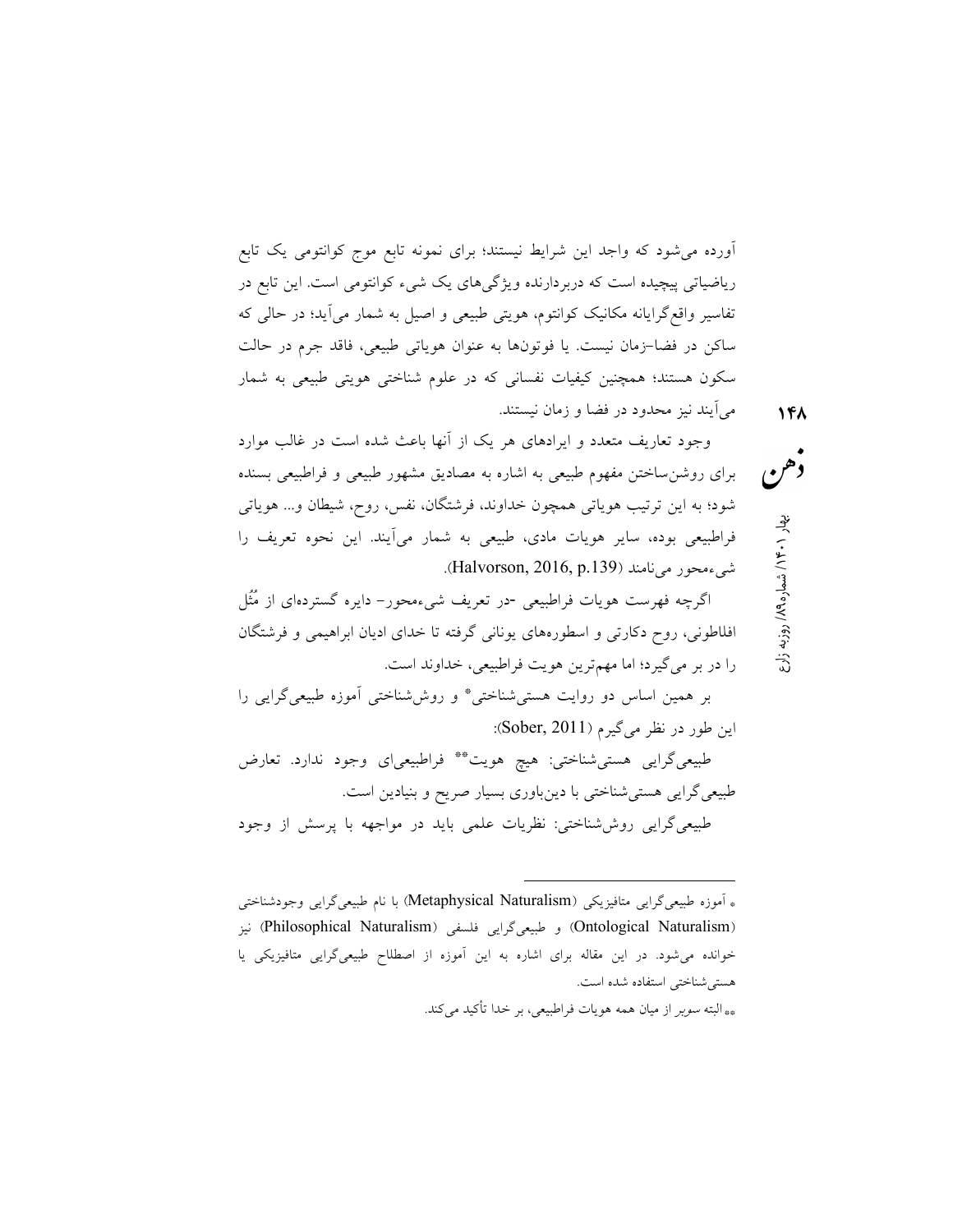هويات فراطبيعي خنثي باشند؛ به عبارت ديگر در تبيين امور طبيعي نبايد به هويات فراطبيعي متوسل شد.

طبيعيگرايي روششناختي دربردارنده يك هنجار روشي براي علم است. اين تعريف شاخصي براي علميبودن تبيين ارائه ميدهد و به دانشمندان تجويز ميكند هنگام فعاليت علمي بحث از هويات فراطبيعي و باورهاي ديني خود را كنار بگذارند. برداشتهايي كه از اين خوانش شده است نيز همه به يك اندازه قوي نيستند؛ بسته به اينكه محدودهاي را كه علم عليالاصول قادر به كشف واقعيات آن است، چقدر گسترده تعريف كنيم، ميزان قوّت اين ادعا نيز تغيير ميكند.

ش شناختی هیچ چیز دربارهٔ منشأ الهاماتی که<br>ان از آنها بهره بگیرند، نمیگوید. این آموزه<br>نه فرایندهای روان شناختی که منجر به این<br>ی آموزهای منطقی یا روش شناختی است.<br>نه شده برای طبیعیگرایی روش شناختی را که<br>شنده برای طبیعیگرایی نكتة مهم اين است كه طبيعيگرايي روششناختي هيچ چيز دربارة منشأ الهاماتي كه دانشمندان ممكن است در توسعه نظرياتشان از آنها بهره بگيرند، نميگويد. اين آموزه راجع به نظرياتي است كه توليد شدهاند نه فرايندهاي روانشناختي كه منجر به اين محصول ميشوند. طبيعيگرايي روششناختي آموزهاي منطقي يا روششناختي است.

طبيعي به نظر ميرسد صورتبندي ارائهشده براي طبيعيگرايي روششناختي را كه منحصر به «نظريه»هاست، به آنچه «شاهد» (Evidence (تلقّي ميشود، هم توسعه دهيم: گزارههايي كه بيانكنندة شواهد علمي هستند، بايد نسبت به پرسش از اينكه هويّتي فراطبيعي وجود دارد يا نه خنثي باشند (بدين معنا كه نبايد هيچ دلالتي نسبت به اين پرسش داشته باشند). طبيعيگرايي روششناختي در صورتبندي مناسب بايد هم ناظر به نظريات باشد و هم شواهد علمي.

مسّلم است كه پذيرش طبيعيگرايي هستيشناختي، مستلزم پذيرش طبيعيگرايي روششناختي خواهد بود. اگر هويات فراطبيعي وجود نداشته باشند، روشن است كه نبايد از آنها در تبيين پديدههاي طبيعي استفاده نمود. اما در اينكه آيا طبيعيگرايي روششناختي مستلزم پذيرش طبيعيگرايي هستيشناختي است يا نه، مناقشاتي وجود دارد. اهميت مسئله آنجاست كه اگر بپذيريم طبيعيگرايي روششناختي - كه اصلي تجويزي درباره روش علم است- رابطهاي با طبيعيگرايي متافيزيكي - كه يك آموزه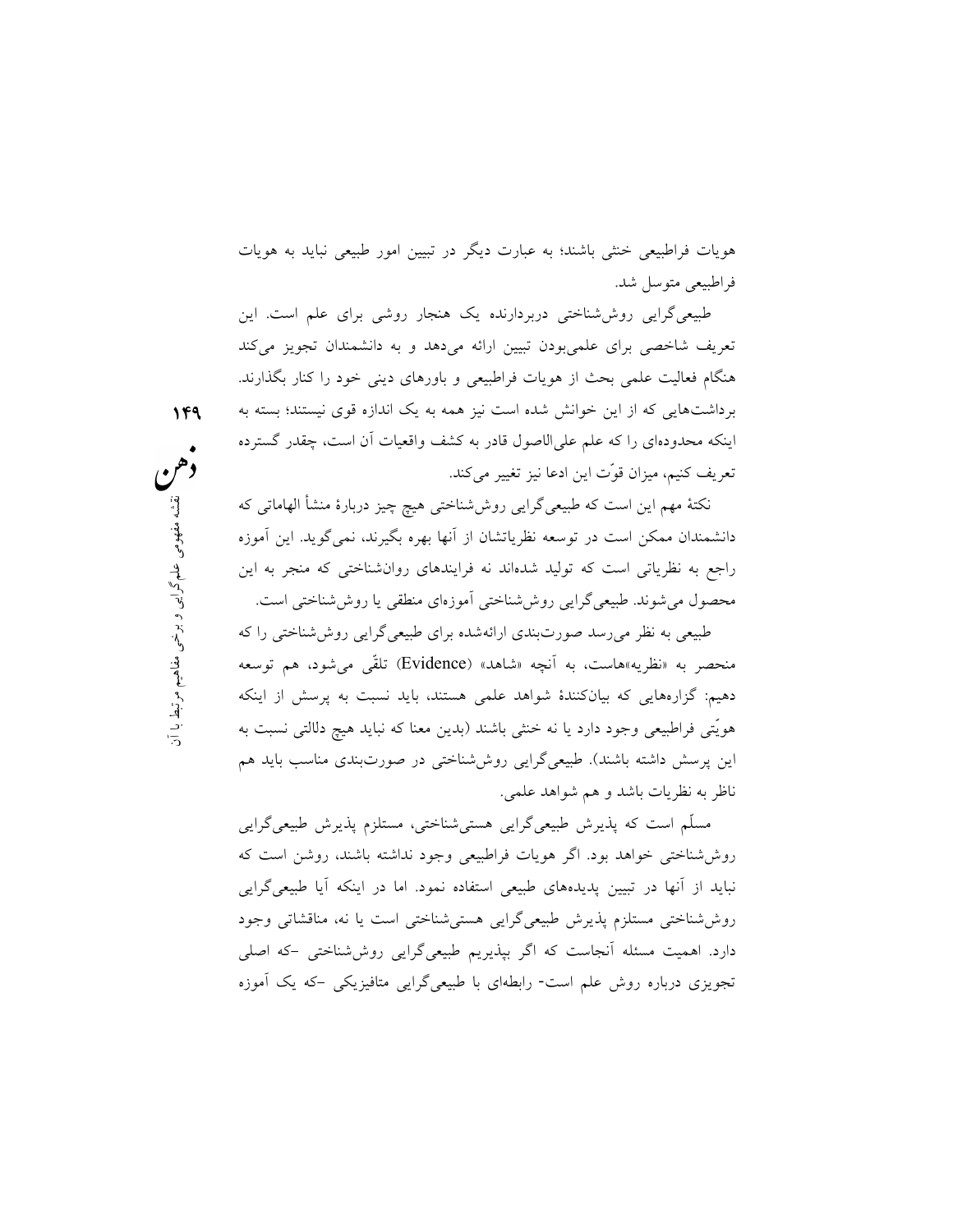وجودشناختي و درباره هويات موجود در جهان است- ندارد و به لحاظ متافيزيكي خنثي است، راه براي پذيرش آن به عنوان اصلي جهانشمول براي روش علمي هموارتر ميشود و ميتوان آن را به عنوان يك ضابطه به نحو يكسان براي خداباوران و \* ناخداباوران تجويز نمود.

.٣ علمگرايي و طبيعيگرايي

روزبه زارع / ۱۴۰۰ بهار ۱۰۶۰/ شماره ۱۸۹<sub>۹ با</sub>وزبه زارع<br>هم بناست نسبت ميان مولدترين نوع علمگرايي و طبيعيگرايي را بررسي كنيم. علمگرايي معرفتشناختي را اين طور تعريف كرديم: هر معرفت اصيلي - يا هر تبيين درستي- تنها از طريق روشهاي علوم طبيعي قابل حصول است. از طبيعيگرايي هم فعلًا روايت روششناختي را در نظر ميگيريم كه مبتني بر آن، در روش علمي (تبيين علمي) نبايد از هويات فراطبيعي استفاده كنيم و تبيين هر پديده طبيعي، صرفًا با تمسك به ساير پديدههاي طبيعي صورت بگيرد.

نكته نخست در بررسي نسبت اين دو آموزه، نقش محوري روش علم در علمگرايي معرفتشناختي از يك سو و بيان يك ضابطه اصلي براي روش علمي در طبيعيگرايي روششناختي است.

راجع به اينكه روش علمي دقيقاً چيست و چه ويژگيهايي دارد، مناقشات مفصلي در فلسفه علم معاصر درگرفته است و مسائل اصلي حوزه معرفتشناسي- روششناسي علم كه يكي از سه حوزه اصلي مباحث فلسفه علم\* و قديميترين و ريشهدارترين آنهاست، به جوانب همين موضوع ميپردازند؛ بهخصوص توجه به ملاحظات تاريخ علم –و اين نكته كه هر پيشنهاد دقيقي درباره روش علمي بايد با تاريخ شكل گيري علم جديد و پذيرش نظريات علمي جديد و طرد نظريات علمي يا شبهعلمي منسوخ شده

\* براي ديدن بحثي درباره ارتباط طبيعيگرايي متافيزيكي و روششناختي، ر.ك: زرگر، آزادگان و نبوي، .١٣٩٦ من به اين نسبت در بخش بعدي (-٣ ٣) اشارهاي خواهم كرد. \* دو حوزه ديگر، مباحث متافيزيك علم و اخلاق علم ميباشد (شيخرضايي و كرباسيزاده، ،١٣٩١ ص١٧-١٤).

-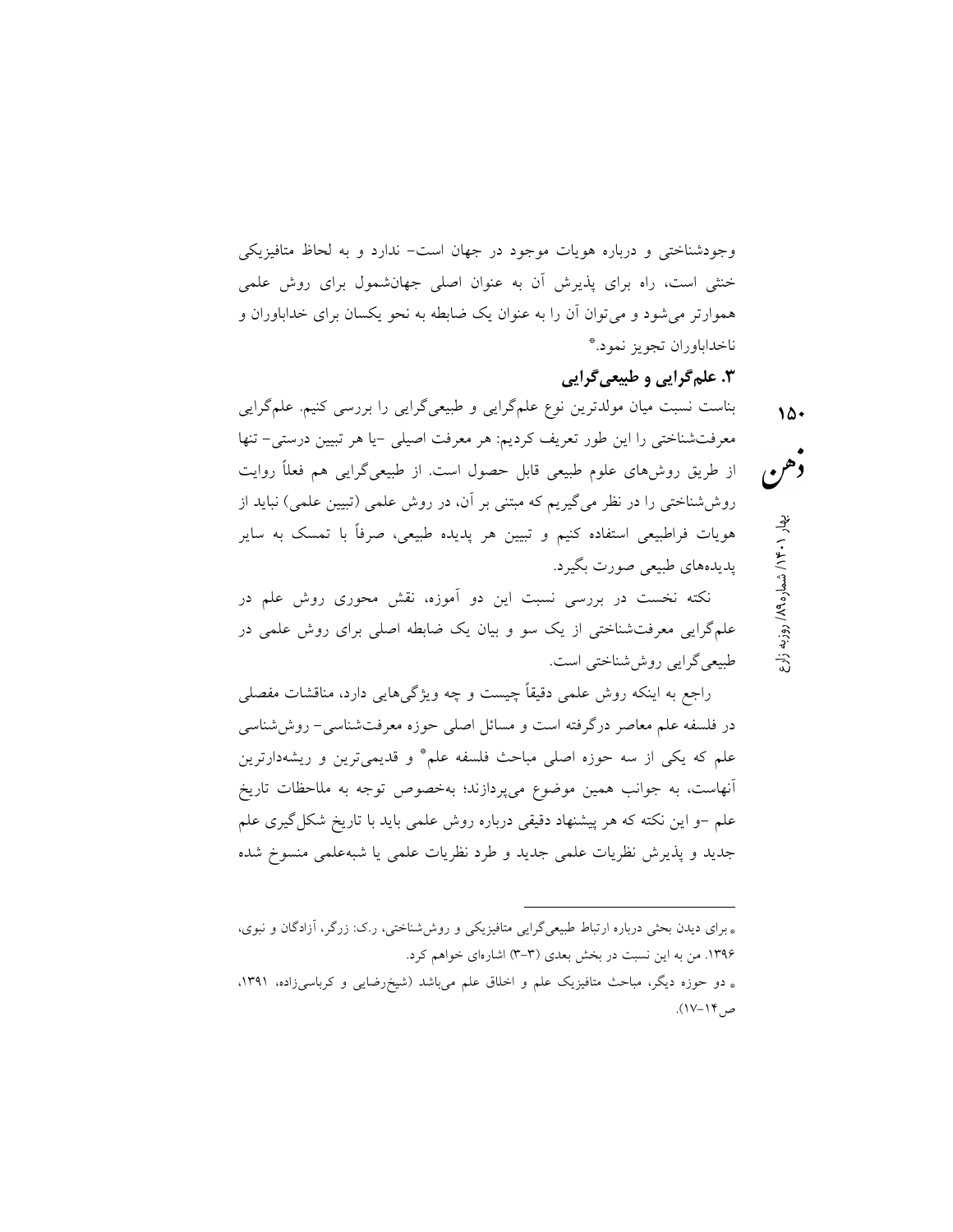دست كم تا حد قابل قبولي تطبيق نمايد- بر پيچيدگي بحث روش علم افزوده است. اما نكته محوري در همه روشهاي اصلي پيشنهاد شده وفق جريان عمومي فلسفه علم، رعايت ضابطه طبيعتگرايانه است (2011 ,Sober(. ميزان اين اجماع به حدي است كه حتي اگر قايل به روش مدون و واحدي براي علم نباشيم و مثلًا وجه جامع نظريات علمي را از سنخ شباهت خانوادگي بدانيم، بايد وجه مميزه علم و روش آن را از ساير حوزههاي معرفت در رعايت ضابطه طبيعتگرايانه به شمار آوريم. به طور خلاصه اجماع بر سر رعايت ضابطه طبيعتگرايانه در روش علم، شايد تنها وجه پذيرفتهشده درباره روش علمي در فلسفه علم متعارف و معيار جداشدن علم از شبهعلم (Pseudoscience) مي باشد.

لبق نظر قايلان به آن، ضابطه اصلى روش<br><sub>مى</sub>، تنها راه رسيدن به معرفت معتبر بر اساس<br>ميحات روشن مى شود كه ادعاى علم گرايى<br>تعميم روش علمى است، درواقع تعميم<br>همه معرفت بشرى است.<br>همه معرفت بشرى است.<br>همه معرفت بشرى است.<br>همه معرفت بنابراين طبيعيگرايي روششناختي، طبق نظر قايلان به آن، ضابطه اصلي روش علمي را تعيين ميكند و پيگيري روش علمي، تنها راه رسيدن به معرفت معتبر بر اساس علمگرايي معرفتشناختي است. با اين توضيحات روشن ميشود كه ادعاي علمگرايي معرفتشناختي از آن جهت كه مدعي تعميم روش علمي است، درواقع تعميم طبيعيگرايي روششناختي از حيطه علم به همه معرفت بشري است.

از سوي ديگر اجماع بر سر ضابطه طبيعيگرايانه در روش علمي ميتواند دردسترس نبودن يا حتى ممكن نبودن ارائه يك روش علمي مدون را جبران نمايد. همين كه يك معيار اجماعي درباره روش علمي وجود داشته باشد، تكيه علمگرايي معرفتشناختي بر پيگيري روش علمي را موجه ميسازد.

از ضميمهشدن علمگرايي معرفتشناختي به طبيعيگرايي روششناختي، چه نتيجهاي به دست ميآيد؟ حاصل امتزاج اين دو آموزه اين است كه بر اساس طبيعيگرايي در تبيين هيچ پديده طبيعي به عاملي فراطبيعي تمسك نميشود و طبق آن، شاهدي علمي بر وجود عامل فراطبيعي در فعاليت علمي يافت نميشود. به علاوه و طبق علمگرايي معرفتشناختي، تنها معرفت قابل قبول معرفت علمي است و بنا بر آن، هيچ شاهد معتبر معرفتي دال بر وجود عاملي فراطبيعي وجود نخواهد داشت. درنتيجه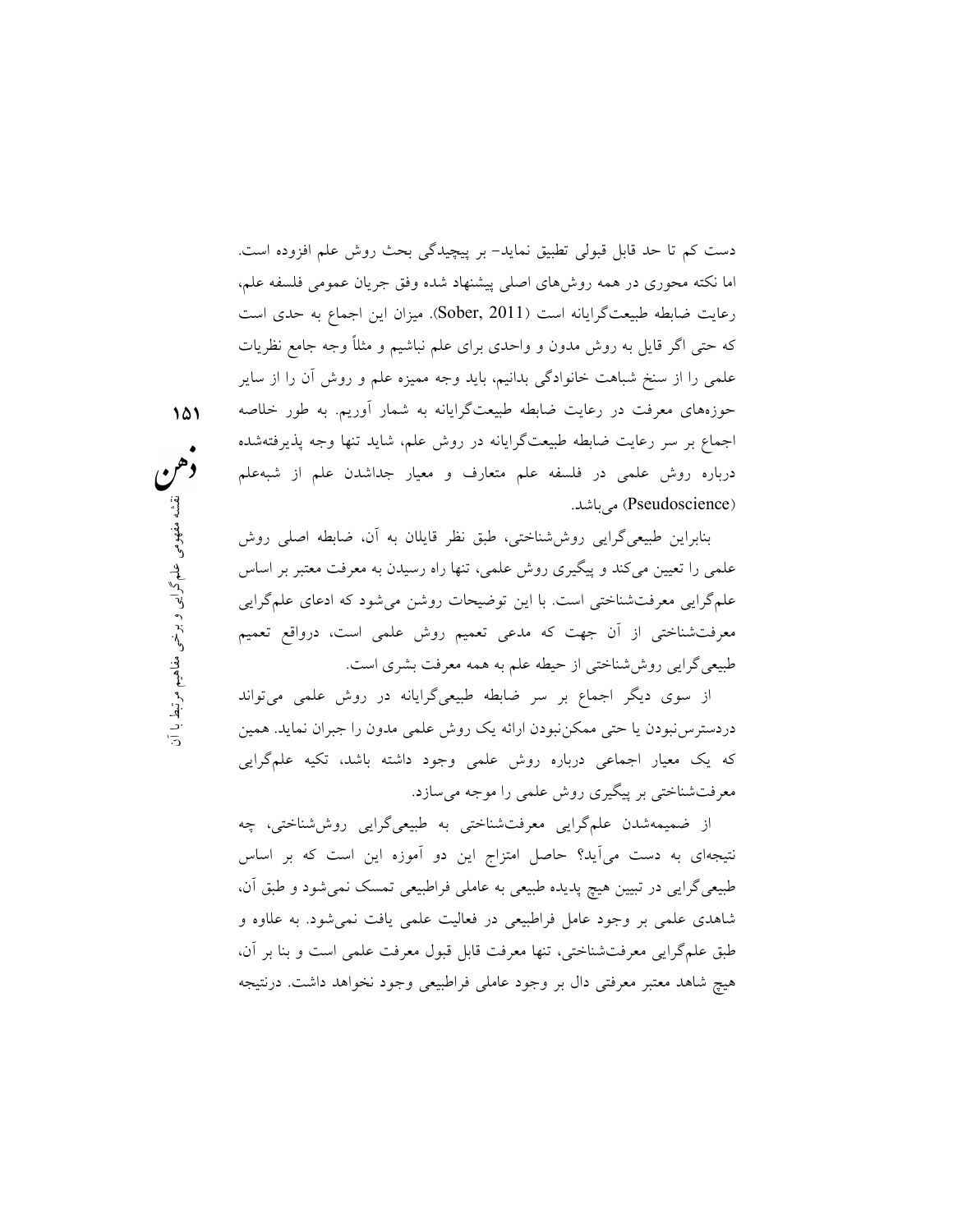پذيرش وجود عاملي فراطبيعي و از جمله خدا، روح و... به لحاظ معرفتي كاملًا غيرموجه است. نهايتًا افراد تنها ميتوانند با دلايل غير معرفتي و در فضايي ايمانگرايانه به وجود هويات فراطبيعي اعتقاد پيدا كند.

روزبه زارع / میلاد / ۱۴۰۰ به شماره ۱۵۲<br>هم<br>تاریخچه / شماره ۱۸۹۰ به اردوزبه زارع البته استدلال فوق يك پيشفرض ضمني هم دارد و آن، قرينهگرايي (Evidentialism (است كه بر اساس آن، تنها پذيرش ادعايي معقول است كه براي درستي آن شاهد يا قرينهاي وجود داشته باشد. مناقشه جدي و قابل اعتنايي بر سر پذيرش قرينهگرايي وجود ندارد. اساسًا قرينهگرايي، معيار حفظ عقلانيت معرفتي است. بنابراين اگر عقلانيت معرفتي را بپذيريم و معتقد باشيم براي پذيرش يك ادعا بايد بتوان به نفع آن استدلال نمود يا براي آن شواهدي ارائه كرد، با ضميمهشدن طبيعيگرايي و علمگرايي معرفتشناختي، به طبيعيگرايي هستيشناختي و انكار وجود هويات فراطبيعي منتقل ميشويم. گسترش الحاد علمي ناشي از بسط علم جديد نيز - كه همراه \* با پذيرش اين دو آموزه است- ناشي از همين نكته است.

با اين توضيحات روشن ميشود كه پيوستن دو آموزه علمگرايي معرفتشناختي و طبيعيگرايي روششناختي به يكديگر، منجر به پذيرش طبيعيگرايي هستيشناختي خواهد شد.

نسبت فوق، علاوه بر نسبت روشني است كه ميان طبيعيگرايي هستيشناختي و علمگرايي هستيشناختي وجود دارد و بينياز از توضيح ميباشد.

#### نتيجه

در اين مقاله به دنبال ارائه دلايل له و عليه علمگرايي نبودم و تنها قصد داشتم نمايي از اين مفهوم و مفاهيم اصلي مرتبط با آن را ارائه كنم. بدين منظور پس از تأكيد بر اهميت اين مفهوم در تحليل وضعيت علم و فلسفه معاصر، شمايي از تاريخچه شكلگيري و گسترش آن را از نظر گذراندم و در گام بعدي به ذكر انواع مختلف علمگرايي رسيدم. تلاش كردم ترسيم تنوع علمگرايي به جامعترين صورت ممكن انجام شود و تنوعي كه

\* براي ملاحظه نمونهاي از شواهد آماري مؤيد اين مطلب، ر.ك: Ecklund, 2010, p.16.

-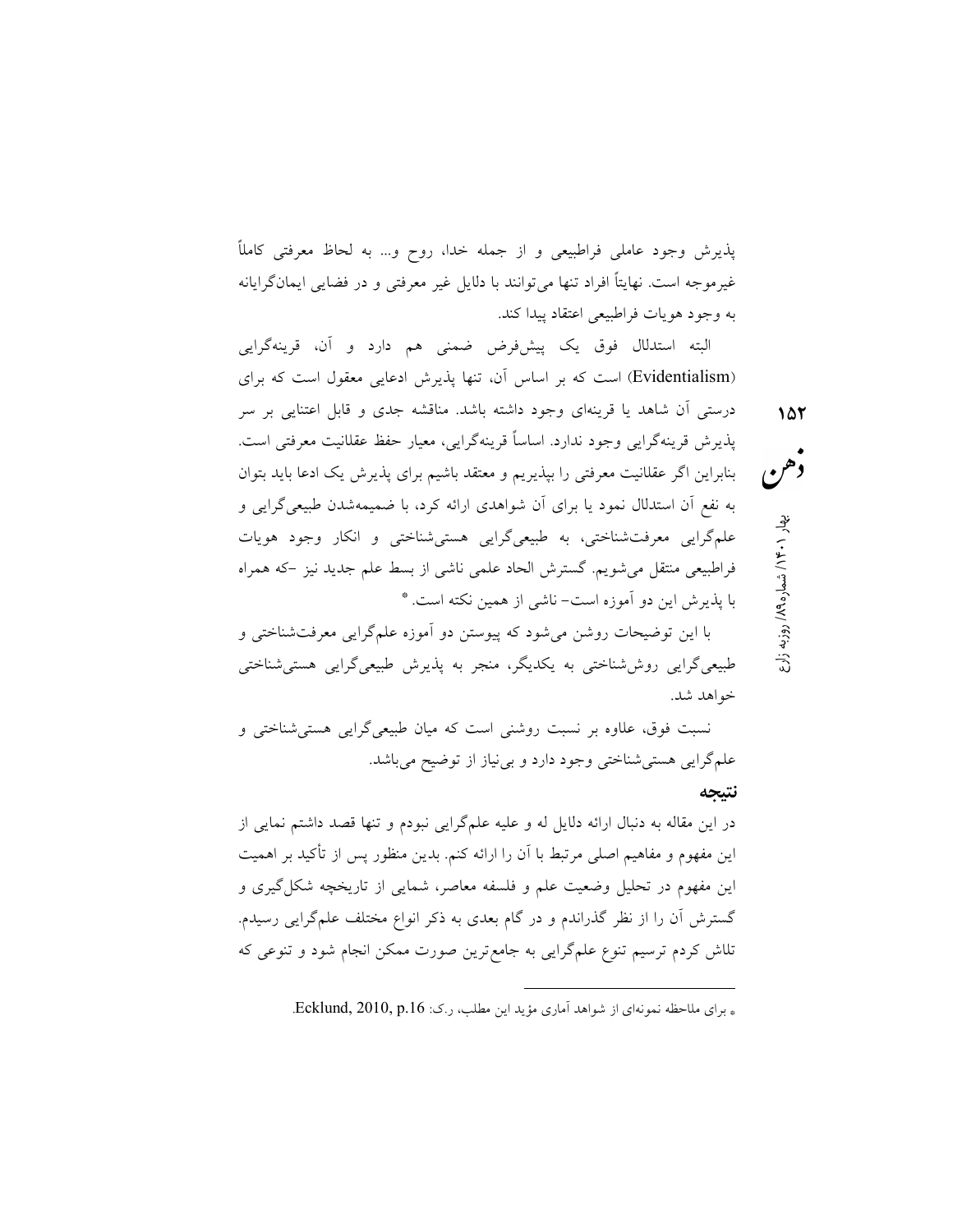برشمرده ميشود، بتواند همه ادعاهاي علمگرايان را جانمايي نمايد. پس از آن معناي جامع علمگرايي را بررسي كردم و از يك طرف، ايده اصلي و محوري اين آموزه و درواقع مقسم انواع مختلف گام قبلي تعيين گرديد و از طرف ديگر علمگرايي معرفتشناختي به عنوان جامعترين ادعاي علمگرايانه كه ميتواند مستلزم ساير انواع علمگرايي باشد، برجسته شد.

نه از باب تفاوت ايده بلكه به سبب تلقى<br>جهان (از مادى به فيزيكى و نهايتاً طبيعى)<br>ممون ايده را برگزيده و تشريح كردم و نهايتاً<br>معرفتشناختى دو نتيجه در پى داشت:<br>معرفتشناختى دو نتيجه در پى داشت:<br>بيعىگرايى روششناختى به ساير حوزه پس از آن سراغ ساير مفاهيم مرتبط با علمگرايي رفتم و سه مفهومي را كه بيش از ساير گزينههاي اين فهرست به شكلگيري نقشه مفهومي علمگرايي كمك ميكنند، برگزيدم. با بررسي اين سه مفهوم نشان داده شد كه يك ايده اصلي در قالب هر سه آنها صورتبندي شده و تنوع اين سه مفهوم، نه از باب تفاوت ايده بلكه به سبب تلقي متبدلي است كه ناظر به هويات موجود در جهان (از مادي به فيزيكي و نهايتًا طبيعي) ادعا شده است؛ از اين رو نسخه امروزين همين ايده را برگزيده و تشريح كردم و نهايتًا نسبت علمگرايي را با طبيعيگرايي بررسي نمودم.

بررسي نسبت طبيعيگرايي و علمگرايي معرفتشناختي دو نتيجه در پي داشت: ١) علمگرايي معرفتشناختي، تعميم طبيعيگرايي روششناختي به ساير حوزههاي معرفتي است. ٢) از ضميمهشدن علمگرايي معرفتشناختي و طبيعيگرايي روش- شناختي، طبيعيگرايي هستيشناختي نتيجه ميشود.

نكته فرعي حاصل از بررسيهاي اين مقاله، ريشهيابي منازعات ناشي از گسترش و توسعه علم جديد با خداباوري است. جايي كه پيشفرض فلسفي و پيشيني روش علمي رعايت ضابطه طبيعيگرايانه باشد، روشن است كه توسعه علم به توسعه معرفتي ميانجامد كه جايي براي خدا، به عنوان هويت محوري نگاه ديني، در هيچ كجا باز نميگذارد و از همين جهت در مقابل جهانبيني ديني قرار ميگيرد كه براي هر پديدهاي وجهي نمايانگر و دلالتكننده بر وجود خدا و صفات كمال او را پيش مينهد.

همان طور كه ملاحظه شد، علمگرايي آموزهاي مبهم است كه در عين پذيرش عمومي، مفاد كاملًا دقيق و روشني ندارد. ادعاي علمگرايانه با فهم تعدادي از مفاهيم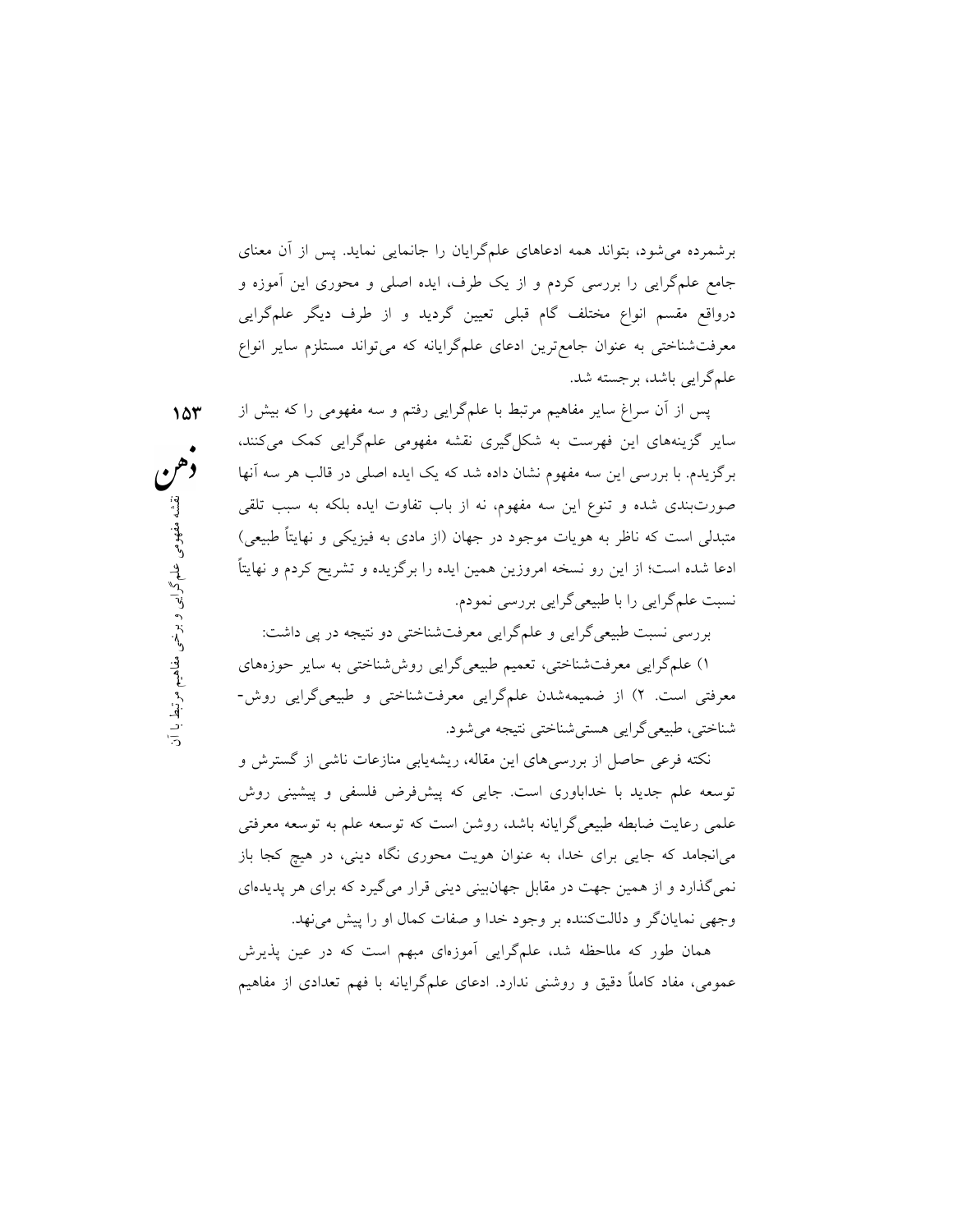مرتبط با آن به درستي فهم ميشود. در اين مقاله تلفيق علمگرايي معرفتشناختي با طبيعيگرايي روششناختي مبنا قرار گرفت. در علمگرايي معرفتشناختي بر امتياز روش علمي تأكيد ميشود و طبيعيگرايي روششناختي، ضابطه اصلي روش علمي را معرفي مينمايد.

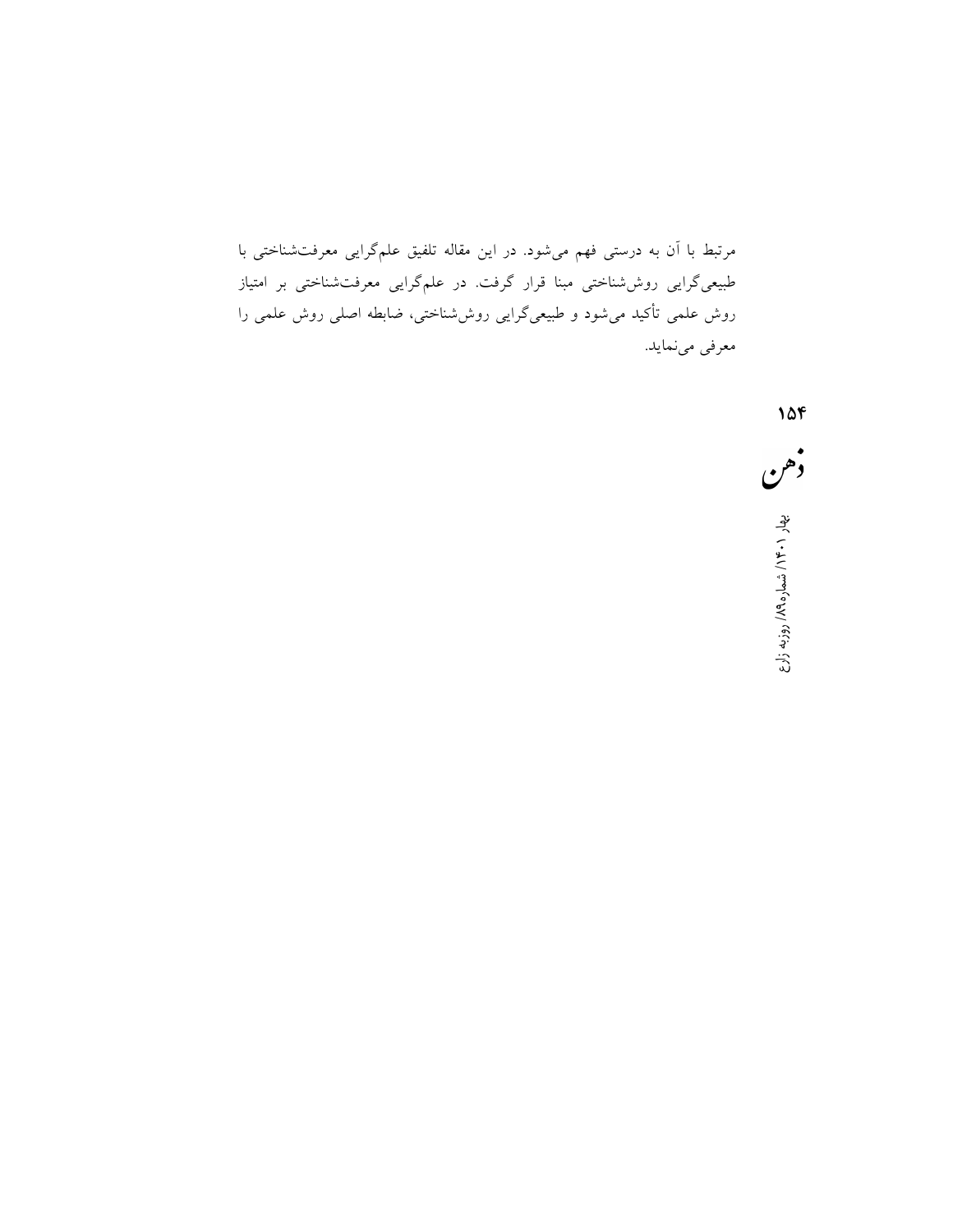منابع و مآخذ .١زرگر ز، ا آزادگان و ل نبوي؛ «اصل بستار عّلي فيزيك، حلقه واسط طبيعتگرايي روششناختي و طبيعتگرايي متافيزيكي»، روششناسي علوم انساني؛ ،١٣٩٦ ص-٢٣١ .٢٥٥ . شيخرضايي، ح و ا كرباس<sub>ي</sub>زاده؛ **آشنايي با فلسفه علم**؛ تهران: هرمس، ١٣٩١. .٣غياثوند، م؛ تحويلگرايي و فيزيكاليسم؛ تهران: پژوهشگاه فرهنگ و انديشه اسلامي، .١٣٩٥ .٤ فتحيزاده، م؛ «طبيعتگرايي علمي و فراطبيعتگرايي ديني»، پژوهشهاي علم و دين؛ ،١٣٩٢ ص-١١١ .١٢٨

- 5. Anonymous; Scientism; Retrieved from Online Medical Dictionary, 1997: http://www.mondofacto.
- 6. Blackburn, S.; The Oxford Dictionary of Philosophy; Oxford: Oxford University Press, 2005.
- 5. Anonymous; **Scientism**;<br>  $\begin{array}{cccc}\n\downarrow^4 & \downarrow^5 & \downarrow^6 \\
\downarrow^6 & \downarrow^6 & \downarrow^6\n\end{array}$  Medical Dictionary, 1997: http<br>
6. Blackburn, S.; **The O**<br> **Philosophy**; Oxford: Oxford U<br>
7. Britannica, T. E.; **Mech**<br>
Encyclopedia Britann 7. Britannica, T. E.; Mechanism; Retrieved from Encyclopedia Britannica, 2021, August 18: https://www.britannica.com/topic/mechanismphilosophy.
	- 8. Bunnin, N., & Yu, J.; The Blackwell dictionary of Western philosophy; John Wiley & Sons, 2004.
	- 9. Burnett, T.; "What is Scientism?", Retrieved from American Association for the Advancement of Science (AAAS), 2019, January 09: https://www.aaas.org/programs/dialogue-scienceethics-and-religion/what-scientism.
	- 10. Ecklund, E. H.; Science vs. religion: What scientists really think; Oxford University Press. 2010.
	- 11. Haack, S.; Defending science-within reason: Between scientism and cynicism; Prometheus Books, 2011.
	- 12. Halvorson, H.; "Why methodological naturalism?", In K. J. Clark; The Blackwell companion to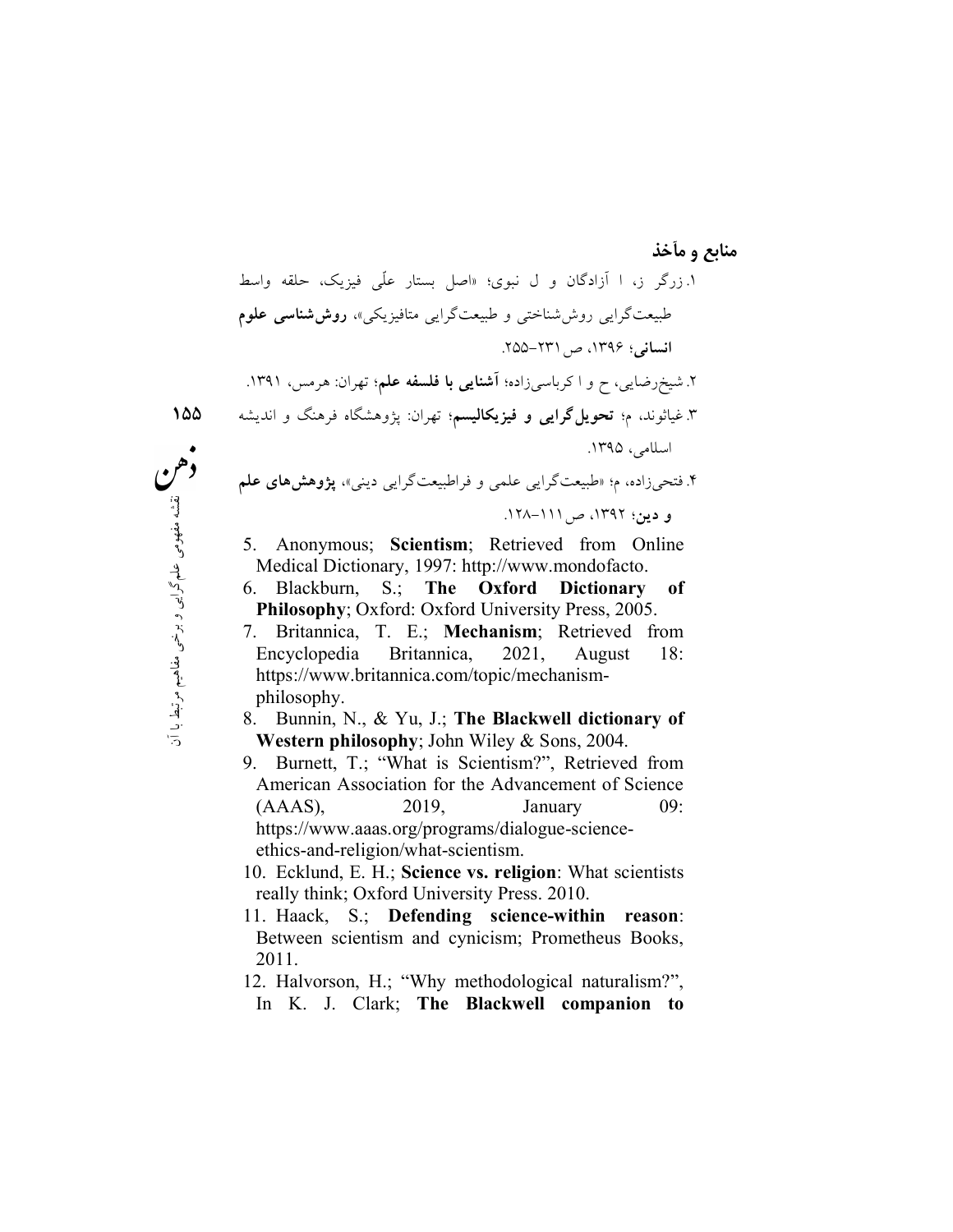naturalism; John Wiley & Sons, 2016, .

- 13. Hayek, F. A.; "Scientism and the Study of Society", Part I, Economica, 1942, pp.267–291.
- 14. Lears, J.; Get Happy!!; Retrieved from The Nation, 2013, November 6:

https://www.thenation.com/article/archive/get-happy-2/

- 15. Orr, D.; Environmental literacy: education as if the Earth Mattered; EF Schumacher Society, 1993.
- 16. Ozouf, M.; Festivals and the French Revolution; Harvard University Press, 1988.
- 17. Peels, R.; "A conceptual map of scientism", In De J. Ridder, R. Peels, & R. van Woudenberg; Scientism: prospects and problems; Oxford University Press, 2018, pp.28-56.
- 18. Peterson, G. R.; "Demarcation and the Scientistic Fallacy", **Zygon**: Journal of Religion and Science, 2003. Pp.751-761.
- 19. Popper, K.; Logic of Scientific Discovery; 1959.
- 20. Putnam, H.; Renewing Philosophy. Cambridge; MA: Harvard University Press, 1992.
- 21. Rescher, N.; The Limits Of Science: Revised Edition; University of Pittsburgh Press, 1999.
- 22. Rosenberg, A.; The Atheist's Guide to Reality: Enjoying Life without Illusions; New York: W. W. Norton, 2011.
- 23. Ross, D., J. Ladyman & D. Spurrett; "In Defence of Scientism", Every Thing Must Go: Metaphysics Naturalized; Oxford University Press, 2007, pp.1-65.
- 24. Ryder, M.; "Scientism. In C. Mitcham", Encyclopedia of Science, Technology, and Ethics; Denver: University of Colorado, 2005.
- 25. Sober, E.; "Why Metodological Naturalism", In M. Aulette, & R. Martinez; Fact and Theories: A Critical Appraisal 150 Years after The Origin of Species; Rome: Gregorian Biblical Press, 2011, pp.359-378.
- 26. Sorell, T.; Scientism: Philosophy and the Infatuation